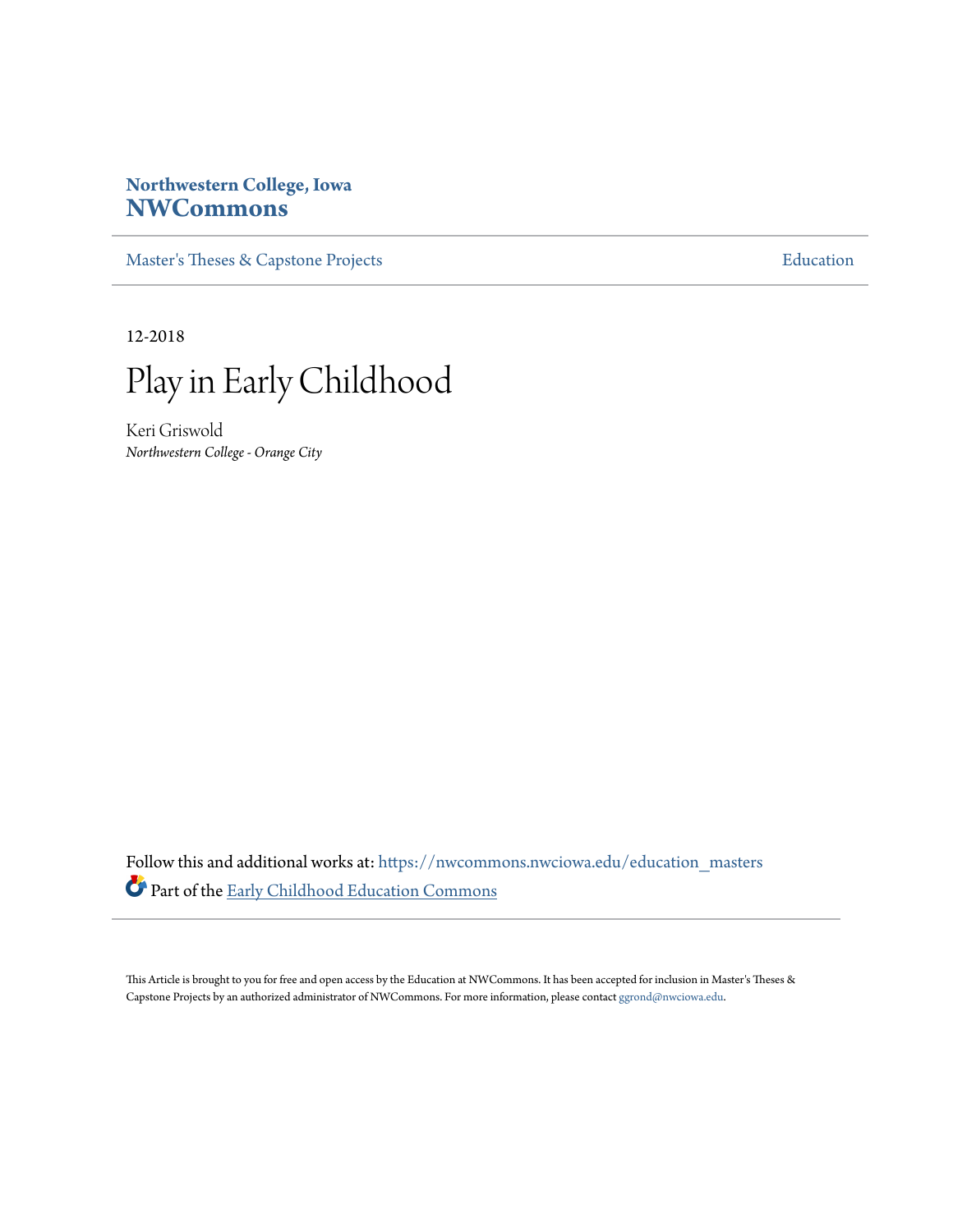Play in Early Childhood

Keri Griswold

Northwestern College

A Literature Review Presented in Partial Fulfillment of the Requirements For the Degree of Master of Education December 2018

Dr. Sara Waring-Tiedeman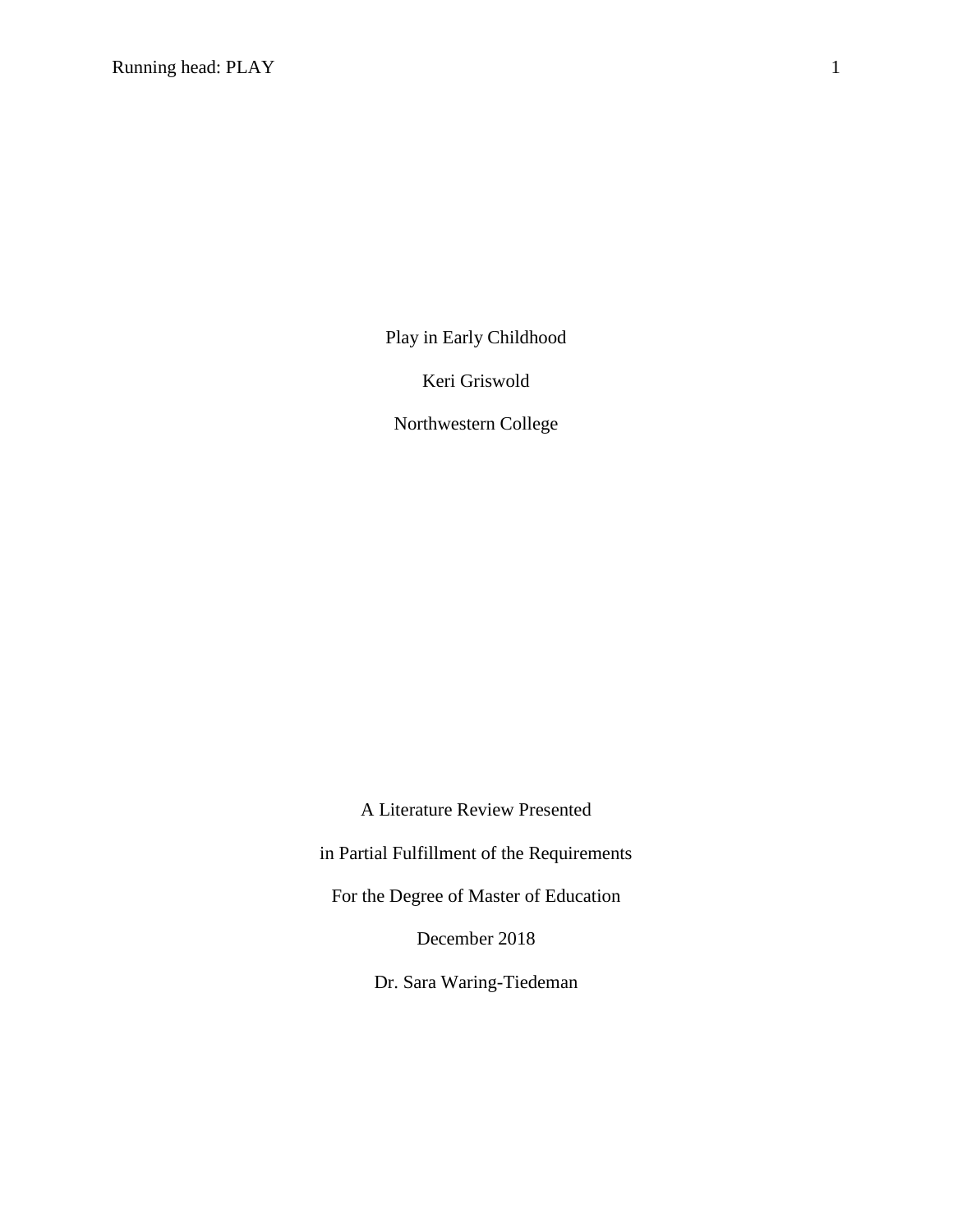# Table of Contents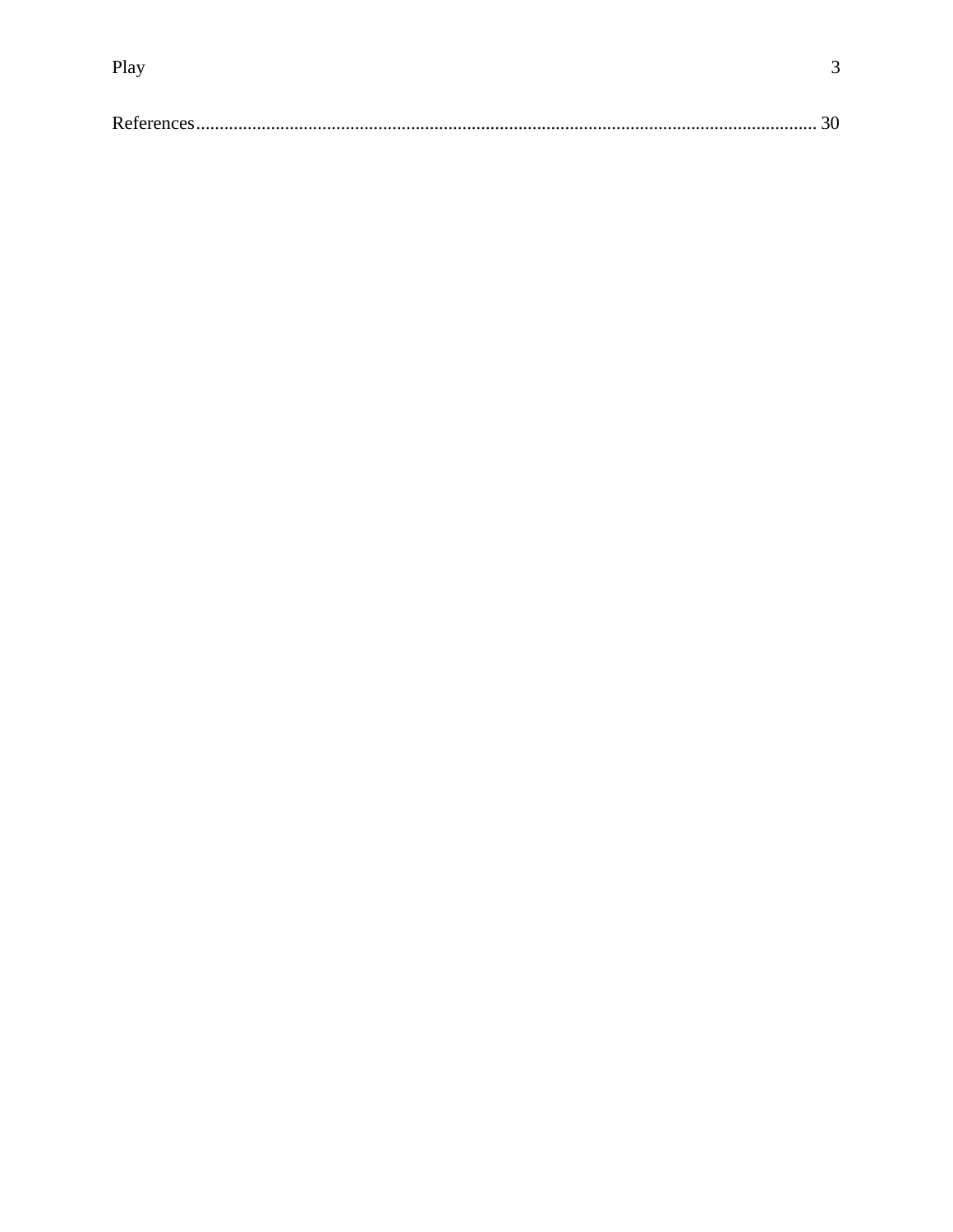Play and the set of the set of the set of the set of the set of the set of the set of the set of the set of the set of the set of the set of the set of the set of the set of the set of the set of the set of the set of the

# **Abstract**

<span id="page-4-0"></span>This literature review looks at play in early childhood education and why play is important for early learners. The review looks at the history of play and the benefits that play has on brain development, as well as defining play. Adults play an important role in play, as does the early childhood learning environment. Early learners develop their critical thinking skills and their social and emotional skills through play. The curriculum that is offered to early learners should revolve around play but should ensure that they are being provided the opportunity to learn about the outdoors, math, reading, and all other areas of learning. Children should be able to meet benchmarks on assessments through play in the early childhood environment. Play is such an important part of a child's early years, all persons that are involved in a child's life should able to understand through research why play is important.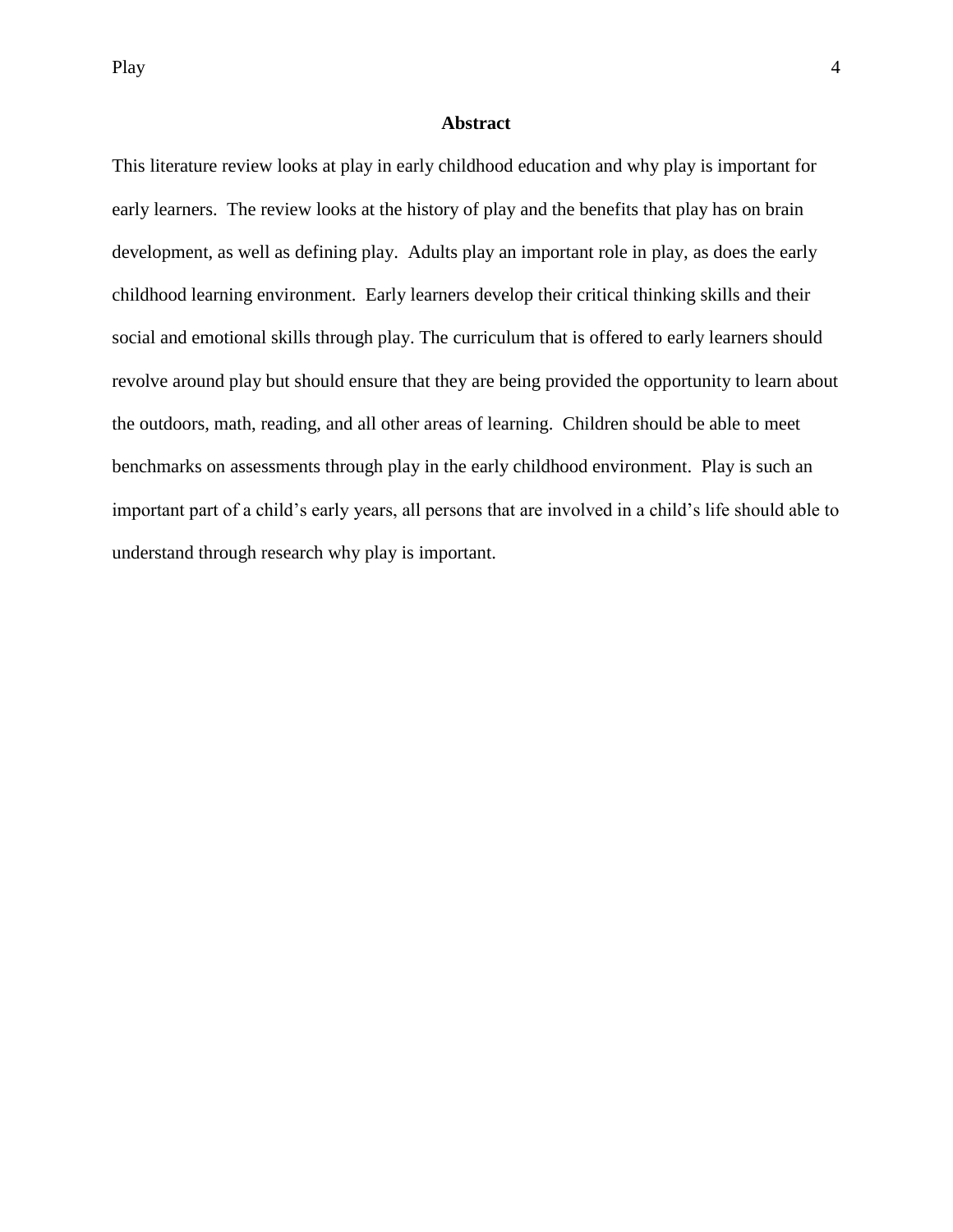## **Play in Early Childhood**

Play in early childhood has been around for many years. Play is an important part of any early childhood program, while the benefits of play are both physical and emotional for early learners. Social and emotional skills need to be taught to students in an early childhood setting. In order for a student to succeed in academics, they need to have social and emotional skills. Play allows early learners to become critical thinkers, and helps early learners to develop social and emotional skills. While playing children develop imagination and creativity, social development, and skill development (Clements & Fiorentino, 2004). All areas of academic learning can and should be incorporated into play for early learners. The environment, whether indoors or outdoors, is key to providing early learners with opportunities for play. Adults play a critical role in facilitating play in the early childhood setting. Adults are able to guide early learners in the areas that they need work on and help them to develop in these areas. By doing this, the adults are allowing for the students to learn and grow through play. There are research findings that report the benefits of play in early learners and what should be done to promote play in early childhood settings. A quality early childhood program will have many opportunities for students to play during the day, allowing for them to grow both socially and academically.

This paper conducts a literature review of the effects of play on early education. First, the paper provides a brief summary of the history of play, the definition of play, and the importance of brain development. . The paper then analyzes the adult's role during play as well as the early learning environment. The next section of the literature review involves investigating play within the early childhood students and their skills. Finally, the paper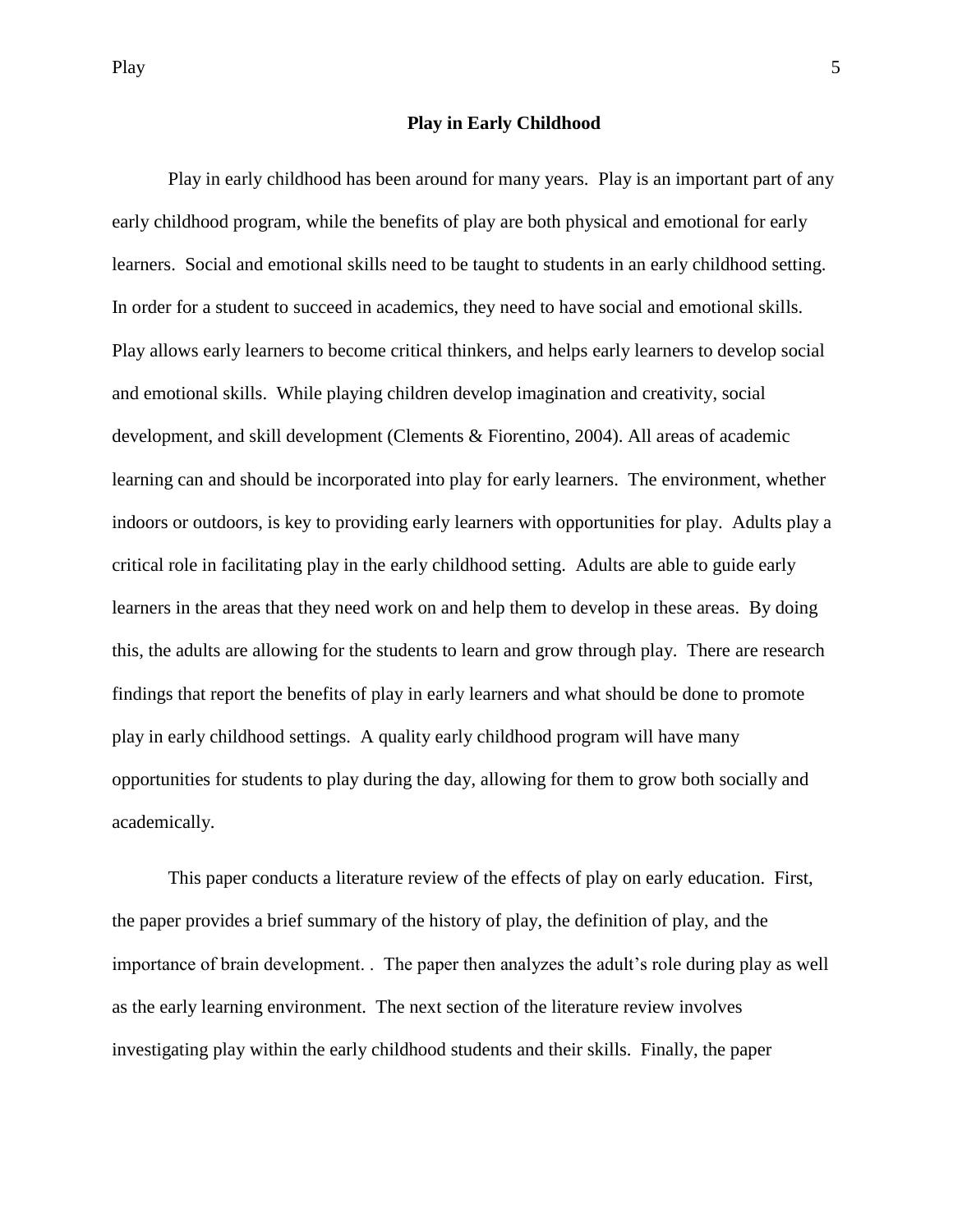examines the relationship between play and academics before summing up with play and assessment.

### **Literature Review**

Throughout history, there have been many important historians that have shaped the way early childhood is today. Beginning historians such as Jean-Jacques Rousseau played an important role in shaping the way play is looked at today. He believed that a child's development a child's education should support their happiness, and it is important to encourage children to develop his or her own strengths (Morrison, 2007). All of these things have an impact on today early childhood education. The early childhood environment plays and important role in early childhood education and Robert Owen believed that children learn about themselves and the world through their environment and in today's education, this contributes to the idea that the early childhood environment plays a critical role in a child's development (Morrison, 2007). Research shows us that Jean Piaget developed the three stages of intellectual development that are still used today in early childhood environments (Morrison, 2007). Today Jean Piaget's impact on education is the environment plays a critical role in a child's education. Current early childhood curriculum such as The Creative Curriculum supports that children learn best through experiences and that education should be based on child readiness similar to what Piaget believed, children learn best through experiences and that education should be based on child readiness (Morrison, 2007). A child's social environment is essential for his or her learning. Erik Erickson believed that social and emotional development is an important part of curriculum (Morrison, 2007). Children need to have an early childhood environment that is rich in providing them with social and emotional learning skills to promote life skills that are needed to be a successful lifelong learner.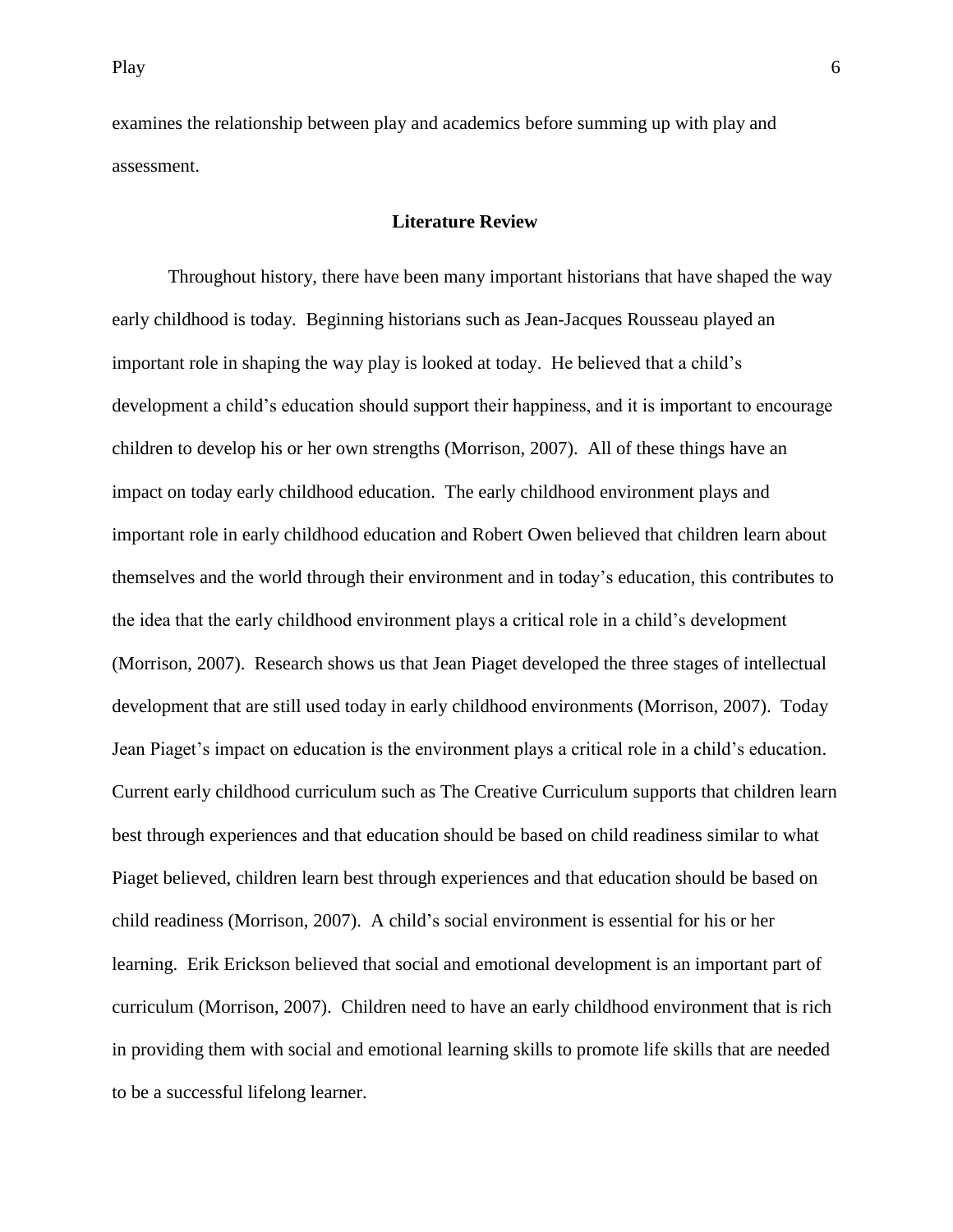# **Defining Play**

According to *Webster's Desk Dictionary of the English Language*, the word play has 34 different meanings. In terms of young children and play, the following definitions from Webster's are useful:

- light, brisk, or changing movement (e.g., to pretend you're a butterfly)
- to act or imitate the part of a person or character (e.g., to play house)
- to employ a piece of equipment (e.g., to play blocks)
- exercise or activity for amusement or recreation (e.g., to play tag)
- fun or jest, as opposed to seriousness (e.g., to play peek-a-boo or sing a silly song)
- the action of a game  $(e.g., to play duck-duck-goose)$

The Creative Curriculum focuses on four types of play in early childhood. These four types of play are functional play, constructive play, dramatic or pretend play, and games with rules. It is essential for young children to be provided opportunities for play. When young children are playing, they should be happy and have much joy. According to Young Children Journal, play is an instructional tool for learning. Providing children with the opportunities to play will allow them to learn from one another, expand on their current knowledge, and assist them in mastering skills that are needed for lifelong learning. Lifelong learning skills are necessary for students to become successful adults later in life. Play in early childhood has so many effects on children that last a lifetime.

# **Benefits of Play**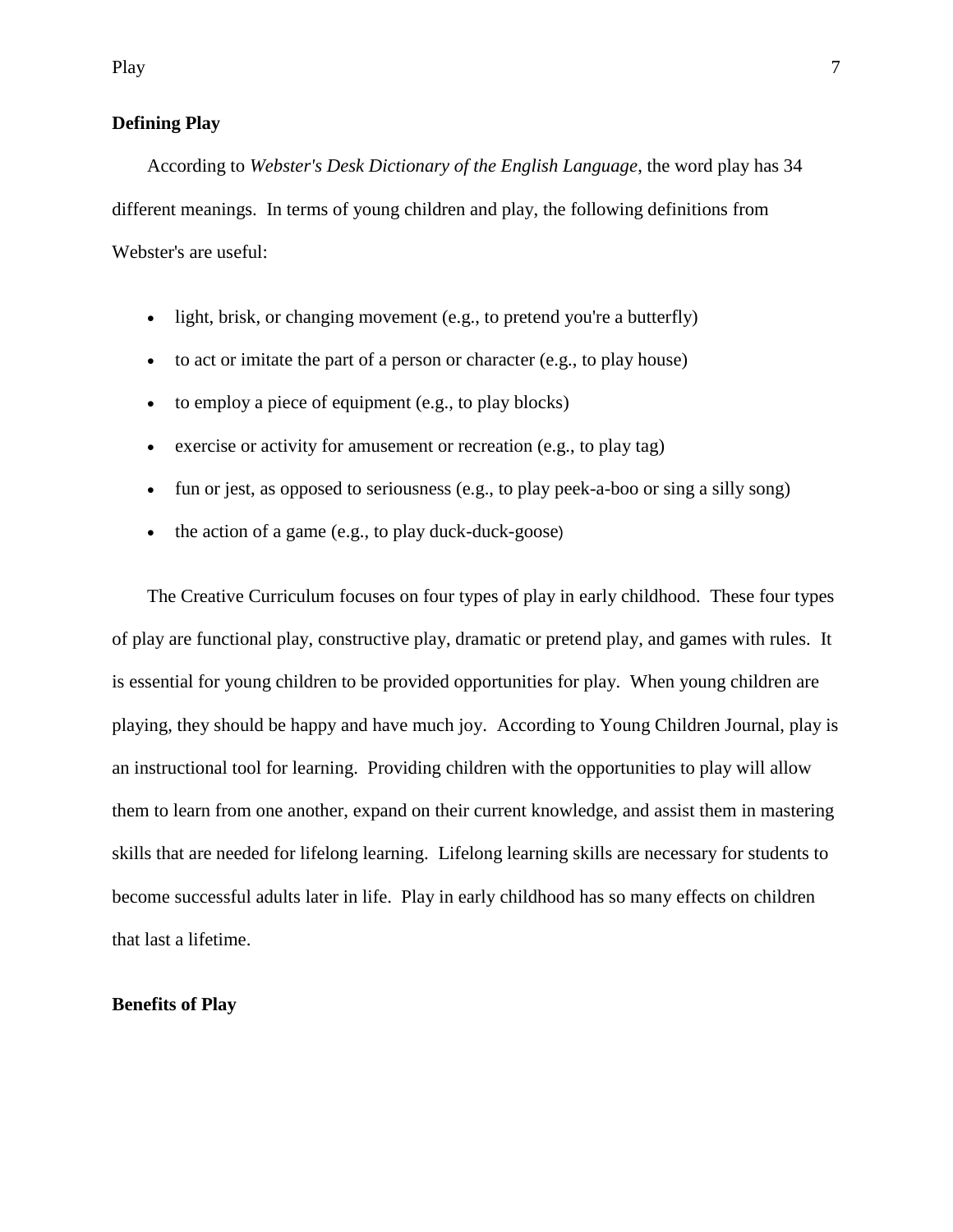There are many benefits to play in early childhood education. There was a case study done on children and young play. The study looked at if the amount of play in preschool and kindergarten settings was appropriate to meet the developmental needs of young learners including cognitive, socio-emotional and physical development. Two schools participated in the study. The results of the study were that that School A offered both outdoor and free play totaling a little under three hours of play a day. School B offered less than a half an hour of outdoor play. Based on the results of this case study, the findings are that more play be included in the daily schedule of both schools (Myers, 2012). Other benefits of play include stimulating the brain, which enhances early development, learning and memory, and play sparks creative thinking. Play also help with language learning, visual and spatial skills. Pretend play can facilitate impulse control and emotional regulation, social competence, and healthy children. Play can also teach life lessons and strengthen relationships with children and adults as well as children and peers (9 benefits of play, 2018). Play also stimulates your child's imagination and creativity. Studies have shown that kids who are encouraged to use their imagination are more creative in their adult life (Hartwell-Walker, 2018). Encouraging children to play and helping to facilitate their play has long lasting effects on a child's life. Teachers and early education providers play an important role in providing children with play opportunities so that children will benefit from play.

Although play is fundamental for people of all ages (even grownups play every now and then), it is particularly significant and essential for young children. Truly speaking, play is their work, which provides and incredible quantity of energy and exercise (Clements & Fiorentino, 2004). There are a minimum of three ways within which play is crucial for young children. First, it allows for ability development in young children. Second, it allows for social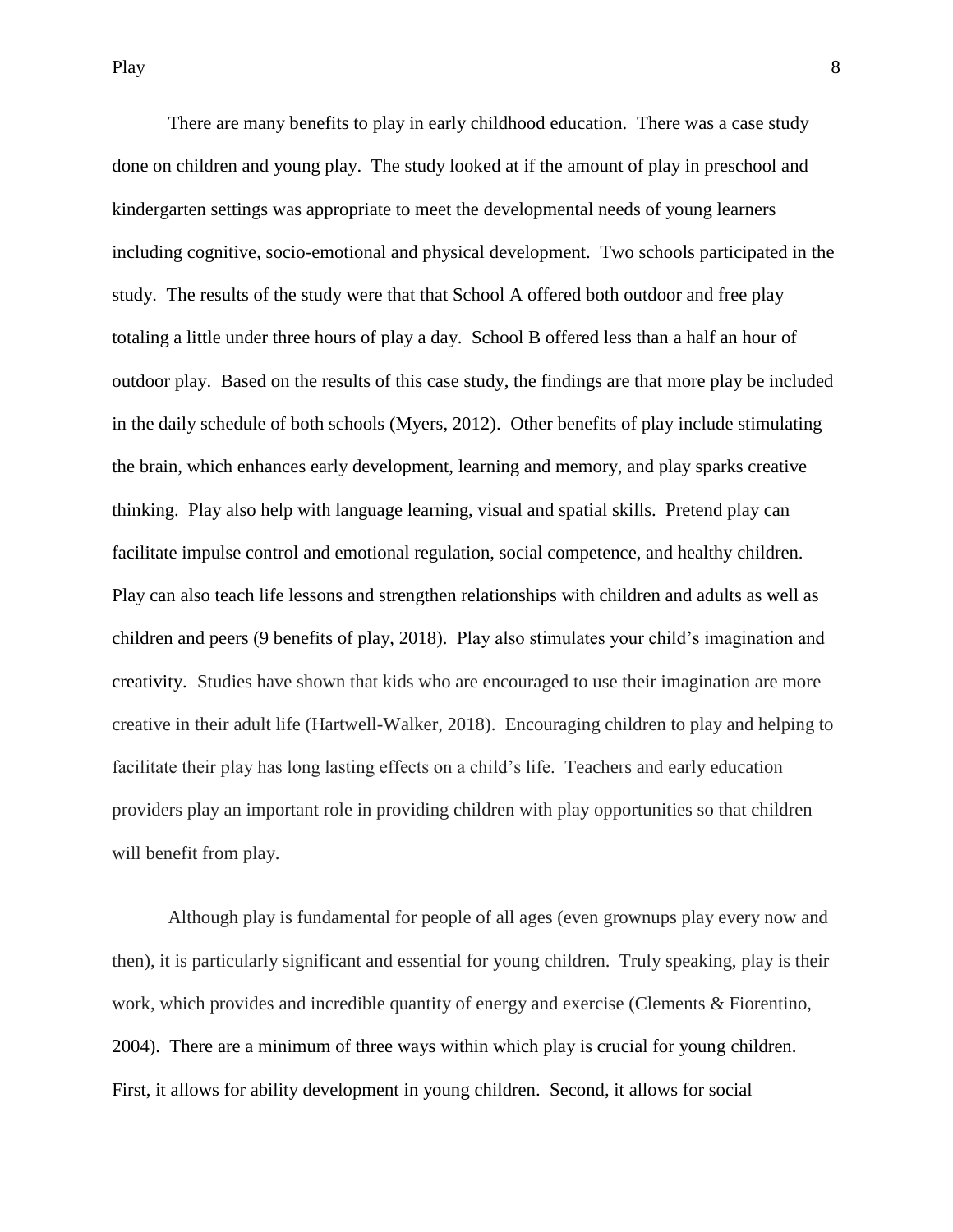Play 9

development. Lastly, it allows for imagination, creativity, and power. Learning occurs altogether throughout the areas of development as children play.

Playing with different children is crucial for the development of social skills. Originally, children play with children their same age, but with time, they tend to start engaging with individuals of different ages. It is through such activities that they learn the manner in which to work together with others that engagement could get them their much-desired toys, touch, and feel (Clements & Fiorentino, 2004). Equally, they could get that desired friend with a comparable passion, likes, and preferences. It has been proven from first time accounts that childhood friendships can last the test of time. Shared friendship is a fundamental cornerstone for learning, growth, and development.

Play is that channel within which imagination, creativity, and power are often cultivated and demonstrated. The child who pretends to be for example, a cowboy, a fairy, a mother, or a soldier is showing some data of these particular roles and is acting through his or her own perceptions regarding all that they associate with (Frost, 2010). So the child who is playing make believe with toys are portraying his or her desires of what he or she feels about a particular topic. By providing children with opportunities to play with a variety of materials during the day parents and teachers alike are encouraging creativity and imagination for early learners which is key for them to be successful both socially and academically. ,

# **Brain Development**

A growing body of science is continuously discovering the relationships between play in children and their development in various areas, including language, math, and spatial skills,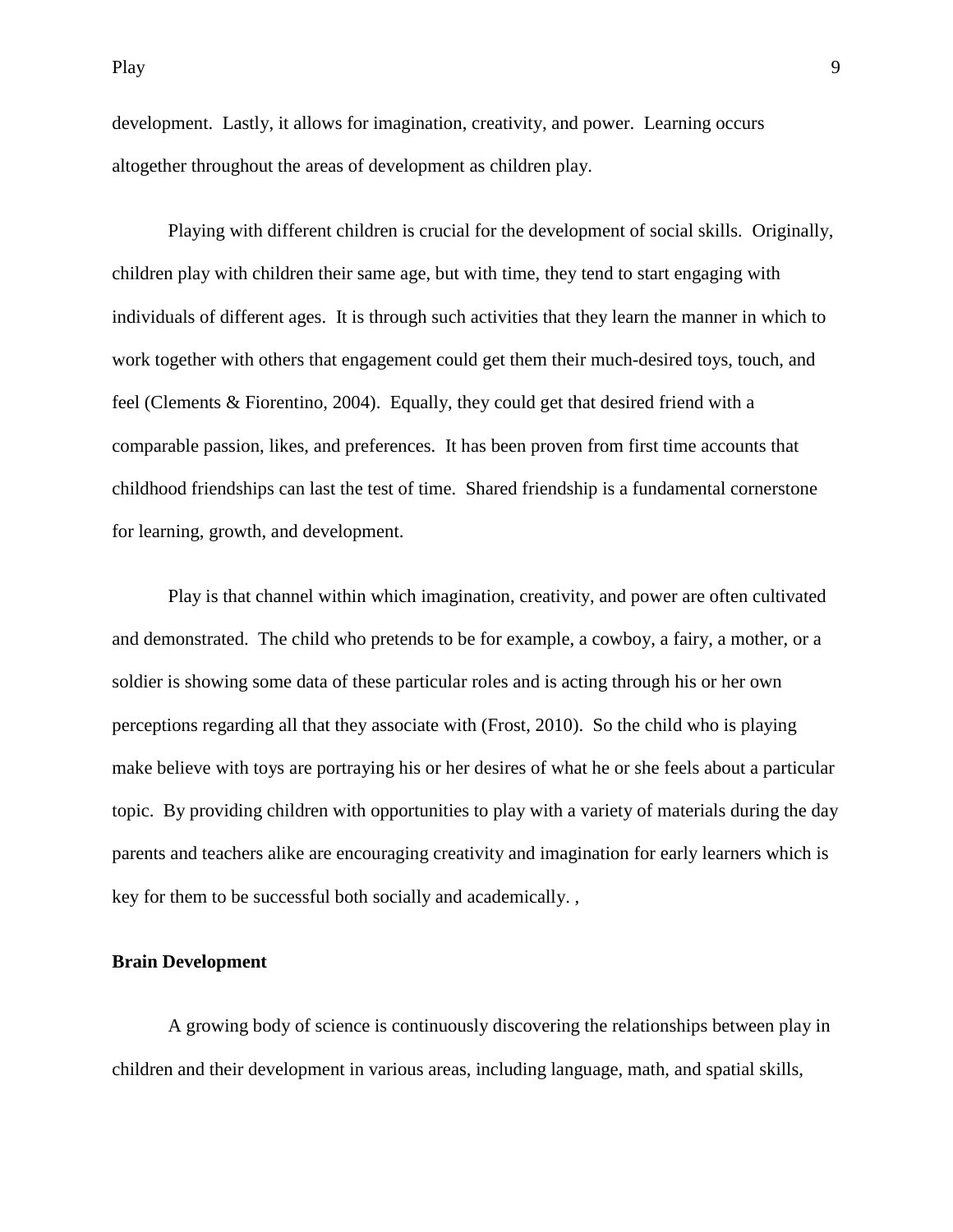executive functions, scientific thinking, and emotional and social development Weisberg et al., 2016). One of the reasons that make play so vital is that it encompasses the clear-cut contexts that ease the learning process. A combined research field known as the science of learning identifies four critical ingredients for successful learning, first, learning occurs most optimally when children are active mentally (not passive); second when they are engaged (free from distraction); third socially interactive (with adults and peers), and fostering meaningful connections in their lives (Weisburg, Zosh, & Hirsh-Pasek, 2013). These features exhibit the elements that a classroom of children in and early education setting must incorporate for successful outcomes.

In pursuit of this, play impacts significantly on early brain development. Seventy-Five percent of the brain develops after a baby is born. Scientists approximate that children from newborn age up to 17 years old spend between three percent and 20 percent of their day playing (Christy et al., 2016). Of course, this is with the exclusion of children who are severely malnourished, disabled, or deprived. Play has so many benefits to the development of the brain among children. Play develops the brain's executive function.Executive function refers to the mental skills that allow us to manage time and attention, to plan and organize, to remember details, and to decide what is and is not appropriate to say and do in a given situation (Hartwell-Walker, 2018). Children who have a well-developed executive function do well in school, get along well with others, and make good decisions. If children are not provided with opportunities to play, it in turns effects how the neurons in their brain are developing, which in turn effects their day-to-day functions, which will affect their entire life. Children need to be given opportunities to play so that they can develop these neurons. It is a ripple effect on a child and the rest of their life if they are not given a variety of opportunities for play.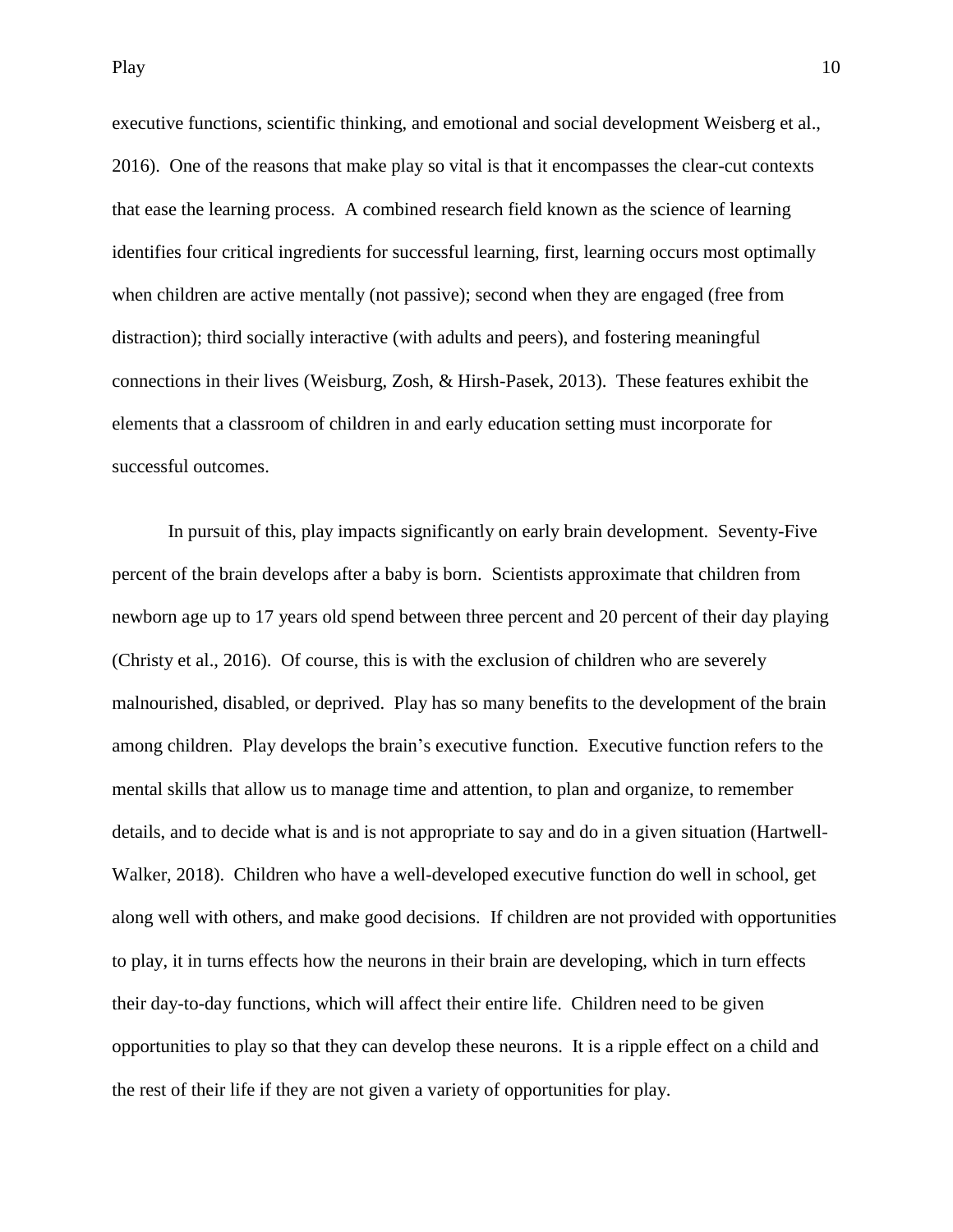It is believed that play shapes the structural design of the brain. We know that secure attachments and stimulation are significant aspects of brain development; play provides active exploration that assists in building and strengthening brain pathways. Play creates a brain that has increased "flexibility and improved potential for learning later in life" (Lester & Russell, 2008, p. 9). Young children's play allows them to explore, identify, negotiate, take risks and create meaning. Children who engage in quality play experiences are more likely to have welldeveloped memory skills, language development, and are able to regulate their behavior, leading to enhanced school adjustment and academic learning (Bodrova & Leong, 2005). As children begin to grow and become young adults, the brain becomes less likely to change; this decreases the opportunities for growth and development in the brain. For example, by the first year, the parts of the brain that differentiate sound are becoming specialized to the language the baby has been exposed to; at the same time, the brain is already starting to lose the ability to recognize different sounds found in other languages. Although the "windows" for language learning and other skills remain open, these brain circuits become increasingly difficult to alter over time. Early plasticity means it is easier and more effective to influence a baby's developing brain architecture than to rewire parts of its circuitry in the adult years (Center on the Developing Child, 2007).

Scientists have discovered critical proof that playful behavior has a very positive and powerful effect on the human brain (Weisberg, Hirsh-Pasek, Golinkoff, & Kittredge, 2016). This proof is so powerful that the effects to which children play does not affect her capacity to learn. In 1964, scholars from the University led by Dr. Marion Diamond published a convincing paper regarding brain growth among rats. This was a lengthy experiment based on brain development, in which the rats were raised right from birth to adulthood in two dissimilar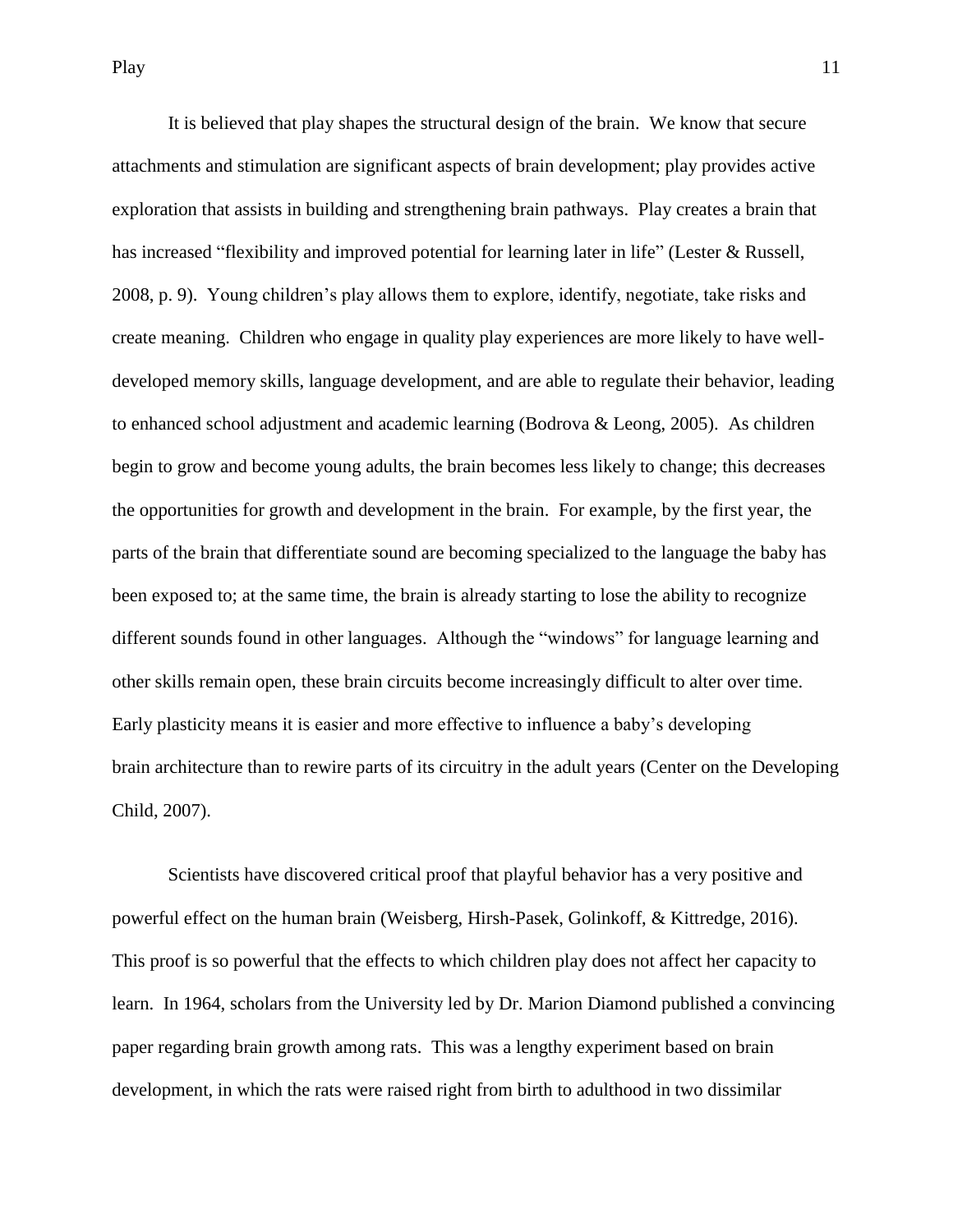circumstances: one of solitary, boring confinement, and the other of toy-filled exciting colonies (Weisberg etal., year). When the investigators examined their brains, they established very significant facts that started a new movement regarding the manner in which educators and parents approach early childhood. The rats were impoverished that were raised and resided in solitary confinement and possessed thinner and smaller cerebral cortexes that the rats that were raised in the "enriching" environments with many toys and tunnels to explore. Subsequent follow up research indicated that the results were indeed reflective of the situations. The rats that were permitted to play (in stimulating conditions) possessed larger brains and were literally smarter. They were quicker to learn cause and effect and were quicker in finding their way out of mazes and tunnels.

However, even if it is not ethical to carry out the same kind of research on humans, animal scientist have confirmed that other research supports this finding (Weisberg, Hirsh-Pasek, Golinkoff & Kittredge, 2016). Many animals participate in social play, which makes a lot of sense. For example, animals such as dogs, tigers, bears, cats, and some birds will play. Magpies snap at one another and bring each other to the ground playfully like two puppies wrestling and nipping. Scientists tend to think that this form of wrestling among young animals was preparation and practice for hunting skills. However, research over the past decade has demonstrated otherwise. For example, grown cats do not have much trouble searching for and killing mice even after deprivation of play earlier as kittens. This leads to question: why do young animals play? Scientists have concluded that play is intrinsic and helps develop the brain socially. The effect of play is to bring out pro-social brains that know how to engage with others of the same or dissimilar kind in positive ways (Wang  $\&$  Aamoldt, 2012). Play impacts the brain through making the prefrontal cortex larger and faster. This experience alters the neurons'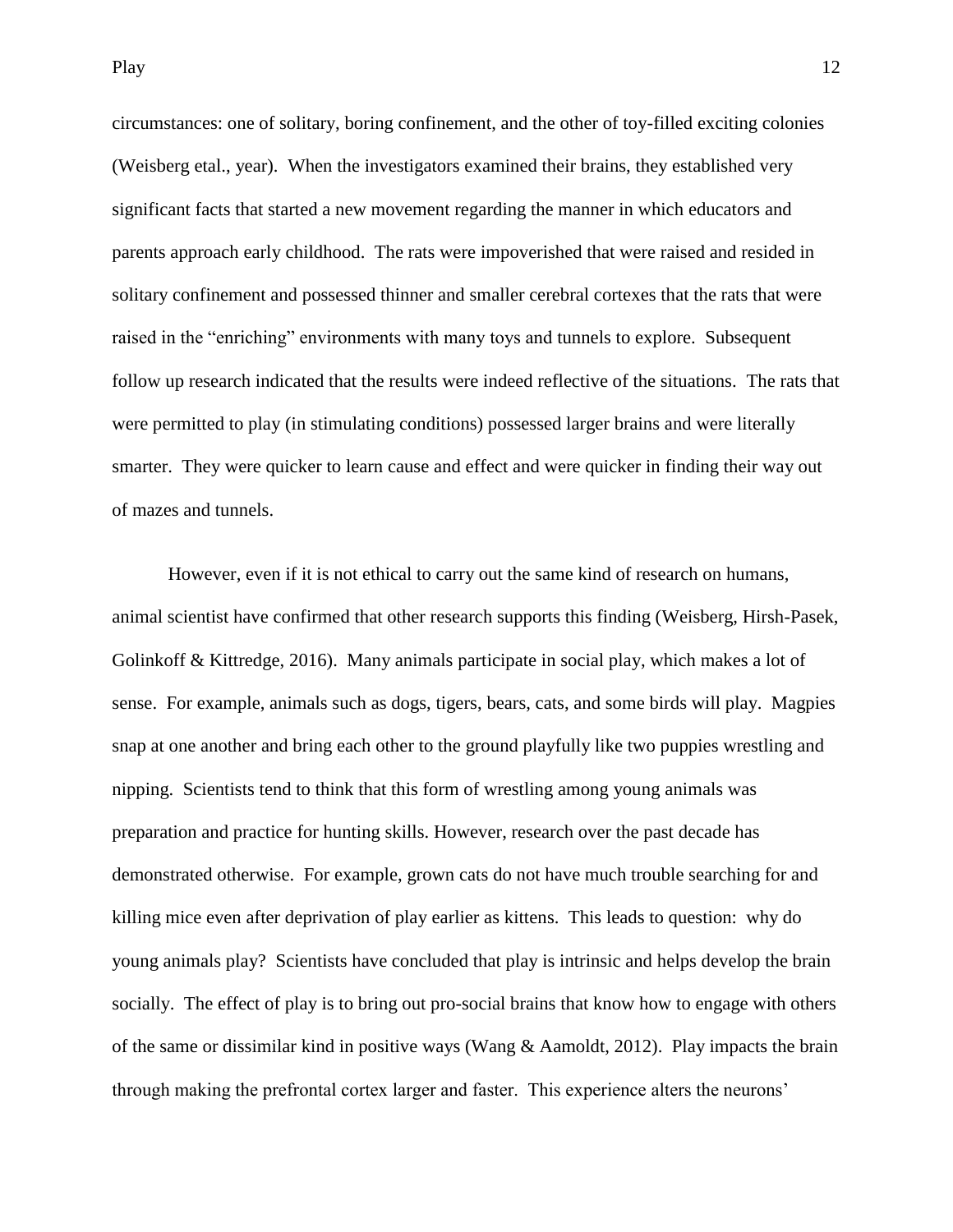connections at the brains' front end. Lack or avoidance of play experience, the neurons do not change (Wang  $\&$  Aamodt, 2012). This is significant due to the reality that the prefrontal cortex represents the brains executive control point. This is where the brain can regulate emotions, solve problems, and make plans. Because of this, scientist have concluded healthy and possibly brilliant brain development. However, researchers suggest that not any form of play will be sufficient. To optimize early brain development, children require "free Play" (Wang & Aamodt, 2012). This is unrestricted play that has no rulebooks, no referees, and no umpires. By engaging in impulsive and unrestrained play, the child's brain starts to form new circuits inside the prefrontal cortex to them it to navigate elaborate social interactions. Here, the keyword is "free, unstructured play." It is impossible to attain this through guided play where early educators may impose rules time when children play structured games of basketball or football. The reason is that, for play to bring the desired impact on the brain development as discussed, the play must really be playful.

### <span id="page-13-0"></span>**Adult's role in Play and Instruction**

Adults play an important role in early childhood play. There three roles that adults can play in child's play as identified by Michigan State University Extension. The first role is planning for play. Structure the environment based on the children's strengths and abilities, but also expand on the children's current knowledge to allow for an increase in this knowledge. Provide children with a variety of choices. The second role that adults have is to support children during play. As the adult, it is important to support the child's play and talk about play, validate the child's efforts during play, add to the child's play by actively participating in play with the child. Problems during play can be prevented by intervening if necessary, it is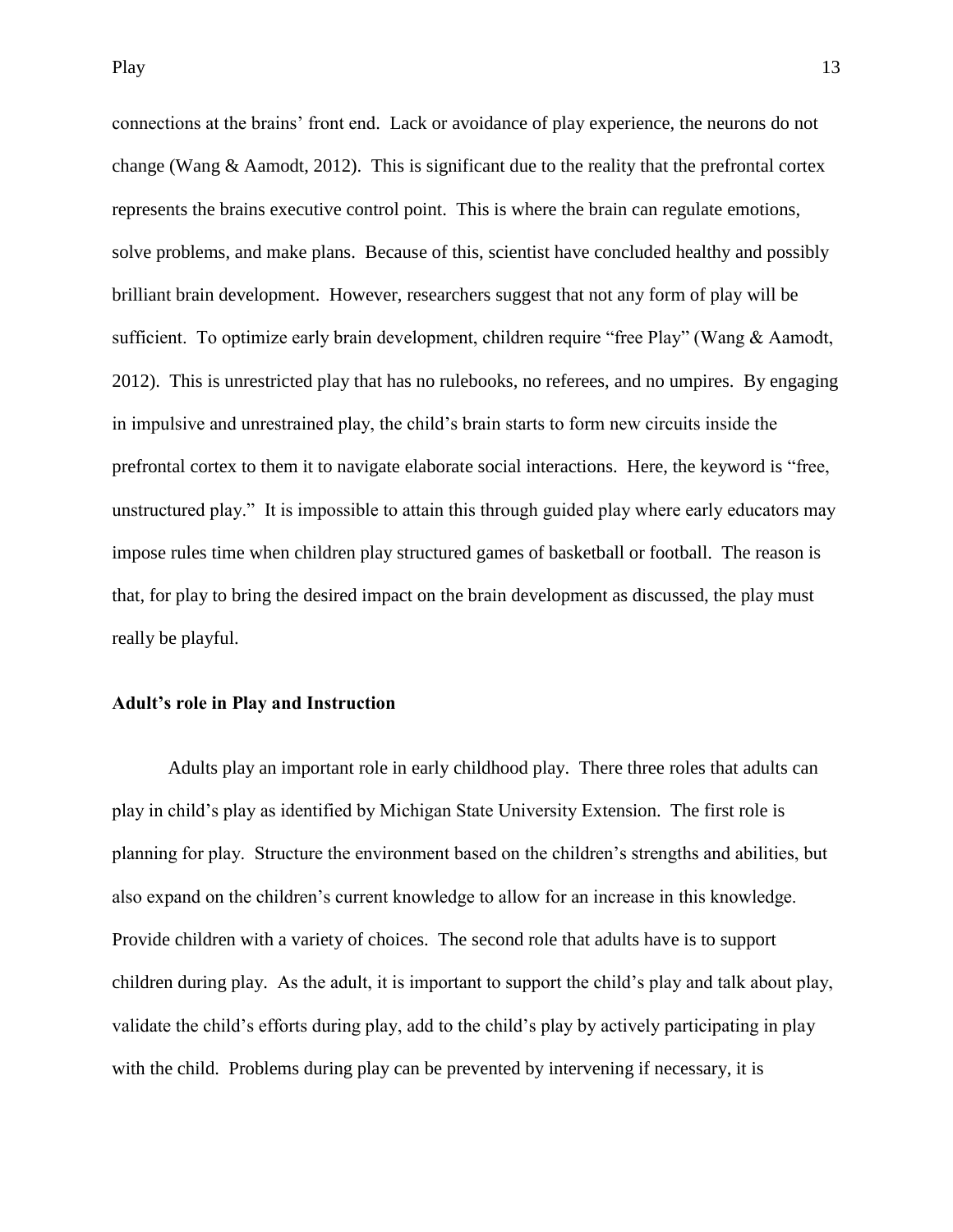Play and the set of the set of the set of the set of the set of the set of the set of the set of the set of the set of the set of the set of the set of the set of the set of the set of the set of the set of the set of the

important to remember that children need opportunities for problem solving during play, and finally build children up during play by assisting them in engaging in play if they need guidance as well as making them feel comfortable. Lastly, it is important for adults to review play by checking in with children, observing the space, thinking critically, and making plans for the future. Children need adults to guide them and teach them how to play and what is expect at a young age.

The Creative Curriculum has developed what they call the Teacher's role. The teacher's role in The Creative Curriculum is to observe children, guide children's learning, and assess children learning. There are many parts to each one of these roles. In the first role of observing children teachers need to know how, when, and what to observe. It is important that the teacher remains objective while doing his or her observations. Part of the Creative Curriculum is the Developmental Continuum and during observations, this can be used. When a teacher is guiding children's learning, they need to remember that not all children learn or play the same way and so there must be a range of teaching approaches that are used while facilitating children's play. With this in mind, adaptions may need to occur to include all children in play. As a teacher, facilitating student learning while observing them, will work in small groups of students during certain periods of the day. In an early childhood setting, there are interest areas throughout the classroom, another role for the teacher or adult is to promote learning through these interest areas, explore content in the interest areas, and integrate student learning through classroom studies. The last role that the Creative Curriculum talks about is assessing children's learning by collecting facts, analyzing and evaluating the collected facts, and using what you have learned to plan for future lessons.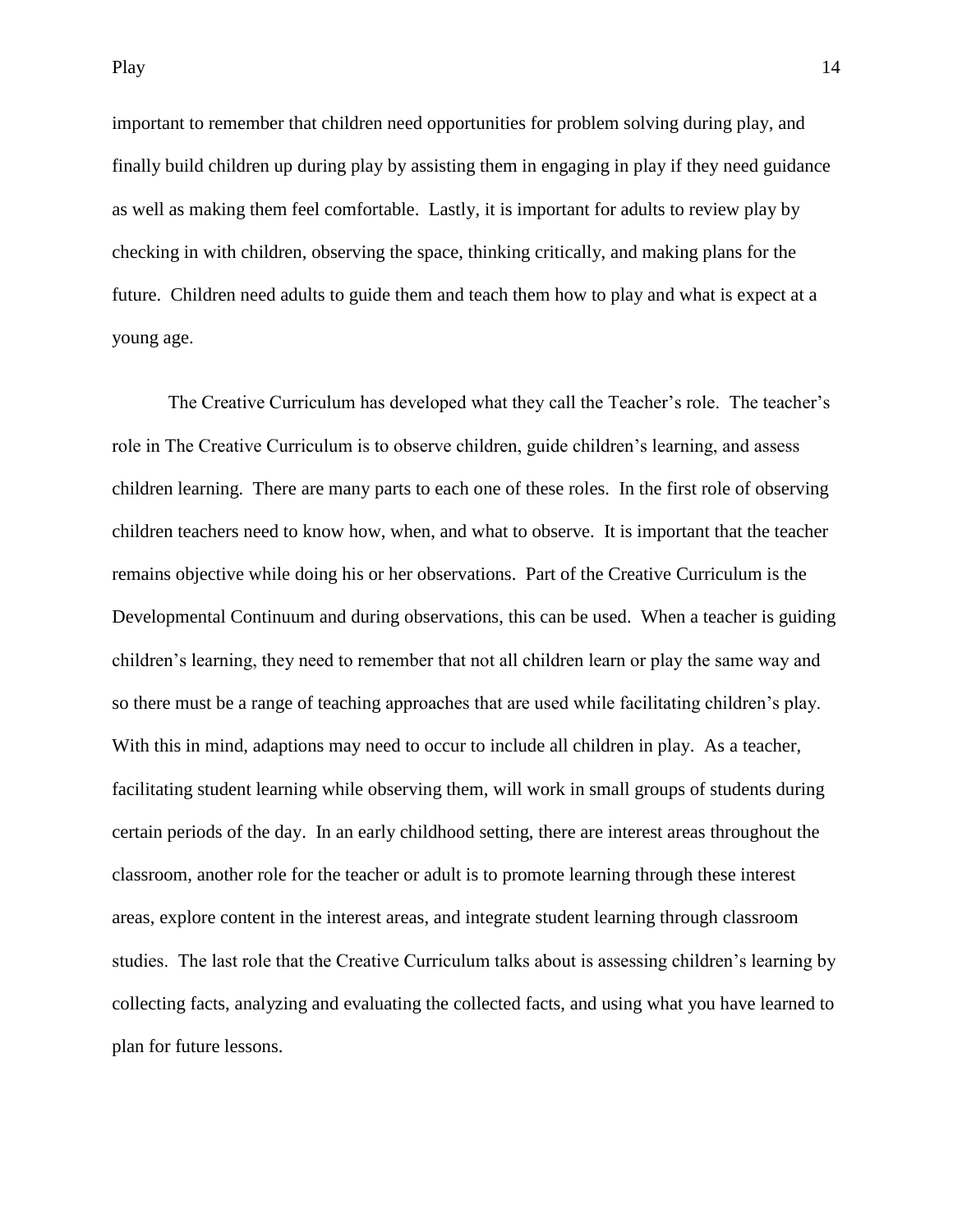It is important to understand how adults can play a successful role in facilitating children's play and planning activities for play. According to the Book active learning for Fives. There are three things that adults can do to plan for activities. The first is to plan and set up centers or interest areas that children will enjoy. The second it to find out what interests the children have that you are working with. The last is what skill level the children have that you are working with so you are aware not only of what types of activities to provide, but what level of activities need to be provided for these early learners (Cryer, Harms, & Bourland, 1996). Adults have such an important role in the early child hood years of children. It is imperative that they understand what they can do to make these years the best for young learners. The more opportunities for play that are given to children at a young age will have a longer lasting effect on them and their brain development. Teachers and other adults play an important role in a child's life and what they do during play in an early childhood setting.

#### **Play and the early childhood environment**

The early childhood environment is an important factor in play. Given that the majority of philosophies encourage children's' healthy development, then it make sense that the early childhood environment needs to be considered. An early childhood space reflects many things: it is a protected and safe haven where the children and safeguarded from external and internal elements and are supervised quite easily (Willis, Weiser, & Kirkwood, 2014). In their roles, adults have control over their child's play environment. They guarantee that they have fun and set a suitable environment for their children. Adults have to first plan for play (Zurek  $\&$ Torquati, 2014). Planning for child's play is an important part of ensuring that the play environment is safe. When planning, teachers, parents, and other caregivers have to pay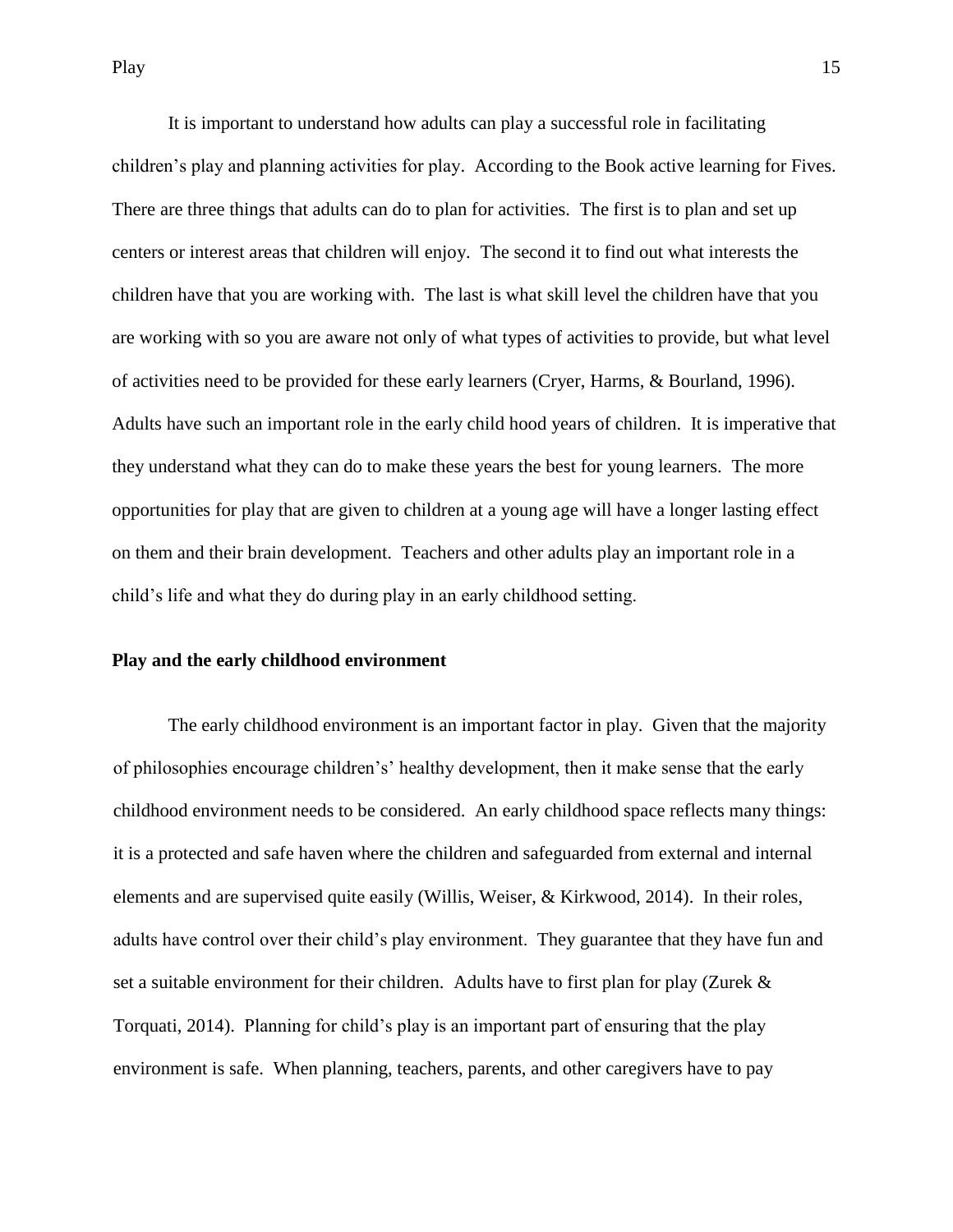Play and the property of the property of the property of the property of the property of the property of the property of the property of the property of the property of the property of the property of the property of the p

attention to space and structure (Holmes, 2011). Regardless of whether it is indoors or outdoors, the structured environment has to consider the child's abilities, need and strengths. This will not control playing a bad way, but enhance the child to become autonomous and successful in a protected space. The parents or teachers can build and extend the child's existing knowledge or comprehension by offering materials or opportunities that can spur them on. In addition, they can offer choices with the early environment. By offering choices, the freedom to select can empower children to direct their own learning experiences founded on their own abilities and interests.

Another factor that emerges in early childhood environment is supporting play. Should parents and teacher not only create an environment that is safe for children's play, but also support the play activities through various ways (Ernst, 2014). First, it is critical to set up the environment and mood by talking about play and what it entails. Adults can get involved in their children's play environment by asking them what they prefer, which will make them invest in the appropriate materials to meet the needs. Secondly, they can validate their children's efforts while structuring the environment. Getting involved in play upon invitation by the child can show the kids that play is fun and entertaining. This demonstrates to them that their efforts have value and are significant. The proximity and presence communicate a lot to young ones during early development.

However, according to Hakkarainen, Bredikyte, and Jakkula (2013), natural outdoor environments have been undermined in recent years as suitable spaces for early childhood play. In research on "learnscapes" by Ernst (2014), it was established that the selective utilization of outdoor educational settings augmented by multifaceted barriers and motivation stimulated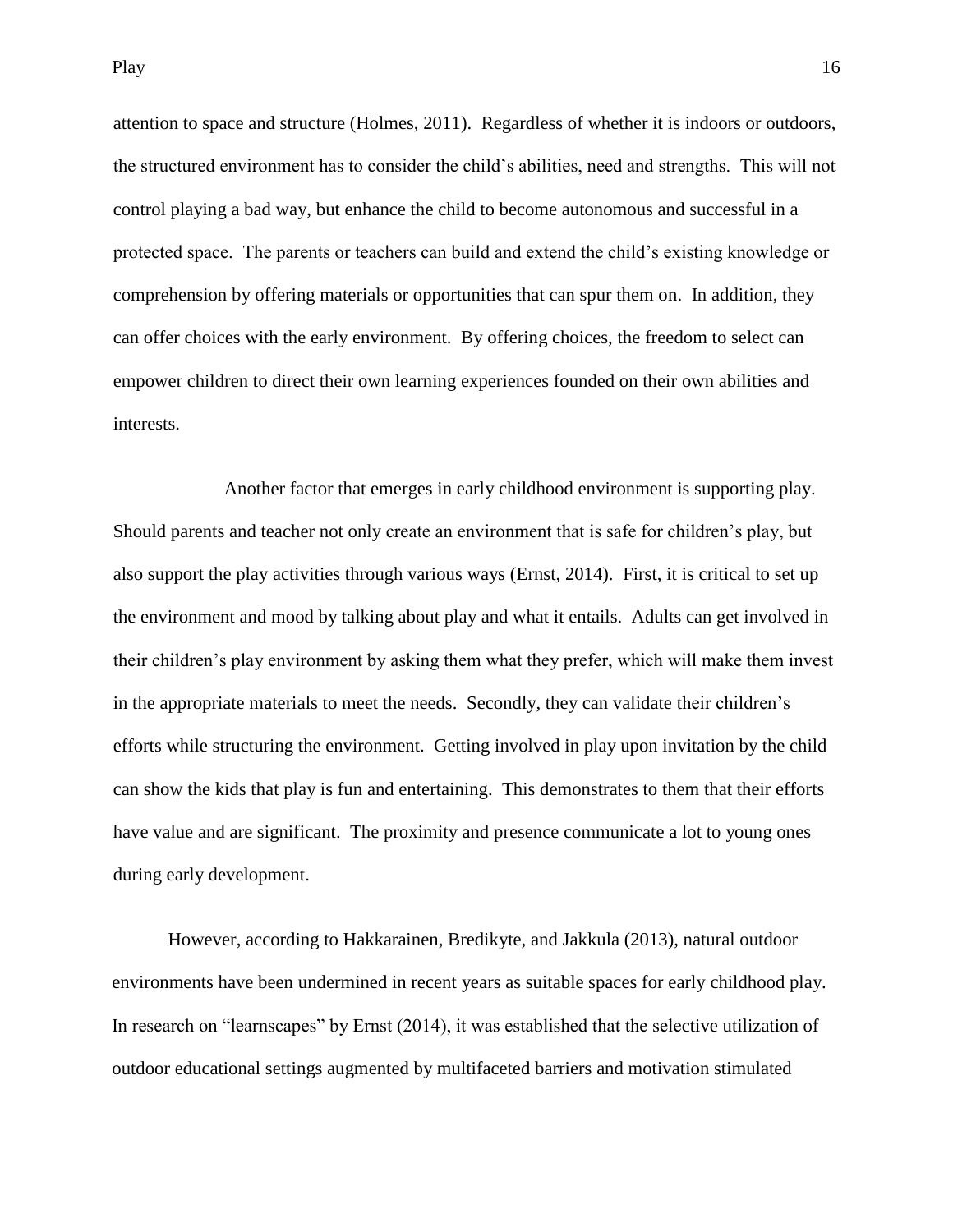growth and development among young learners. When teachers comprehend natural settings, they are able to improve their professional development efforts to devise the essential knowledge, skills, and attitudes that are relevant towards eliminating these barriers. For instance, some educators perceived parks as the most enabling outdoor setting for accomplishing learning outcomes and lean towards utilizing maintained outdoor environments as opposed to the natural outdoor contexts (Ernst, 2014). Similarly, teachers set up environments for play according to the intended learning objectives. For example, a teacher who has the desire to instruct children regarding nature will more than likely pic the natural outdoor environment for play and learning. A well-designed classroom environments that promotes play supports responsive caregiving, fosters independence and feelings of competence in young children, encourages staff efficiency, promotes children's engagement, decreases challenging behaviors, facilitates appropriate social interactions among children, and provides structure and predictability is the foundation for an environment that is child friendly and allows for play.

### **Play and Student Skill**

Students in early childhood setting develop diverse skills through play. Play describes a significant component of early childhood programs as it allows the students in these programs the opportunities to express their feelings and ideas, symbolize and gauge their knowledge of the rest of the world, and obtain effective support for pre-academic and academic learning (Lechmann, Cunnigham, & Lasley, 2016.) Through play activities, children can internalize and synthesize information they have picked. For example, after completing a lesson, permitting children to play will assist them to apply the information into the real world in which they live. In the event that it is possible to incorporate play into the lesson, then it is essential to apply it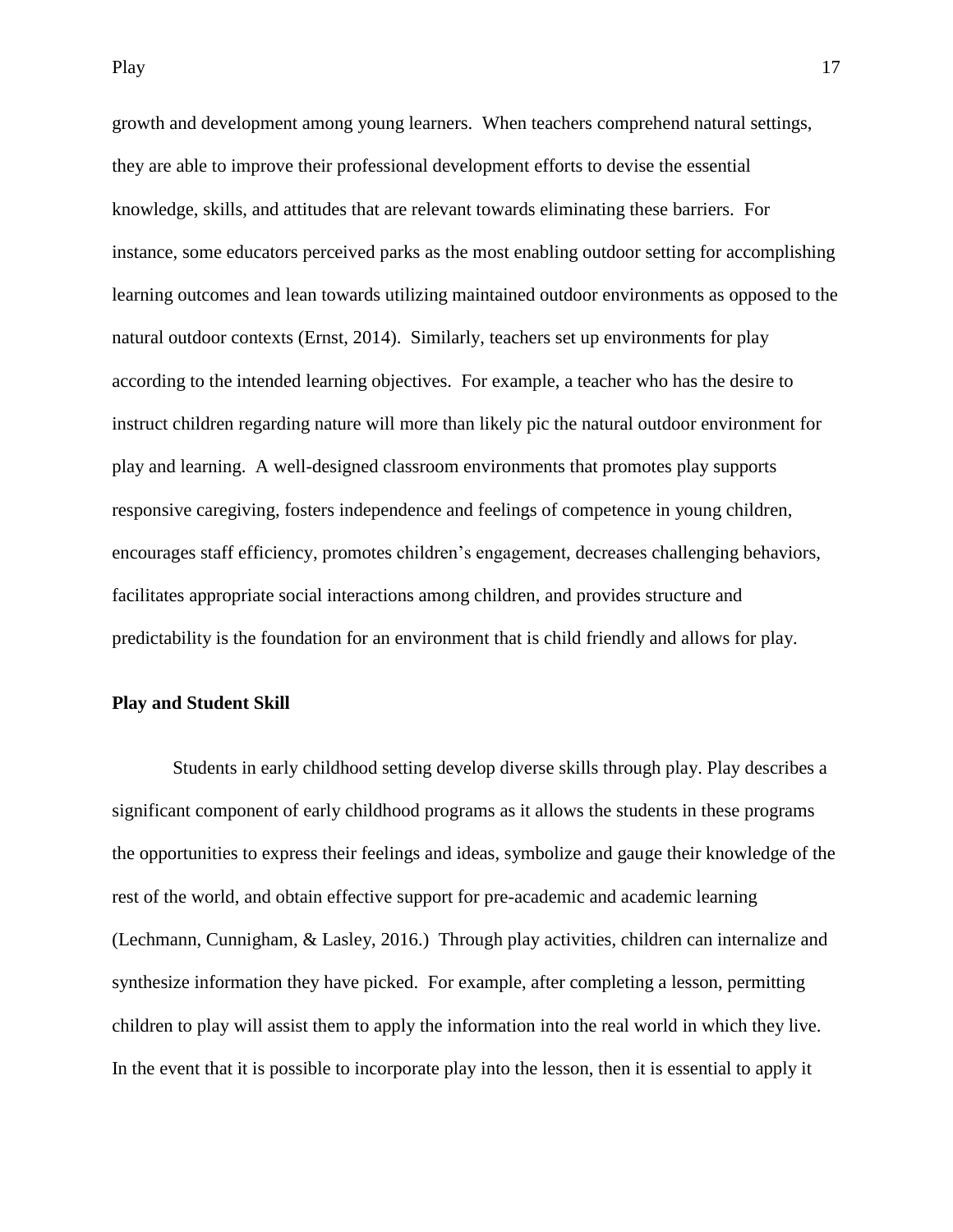after teaching the content to aid the children in internalizing the information they have just been taught.

Subsequently, children will learn to acquire and master skills dependent to their abilities, needs, and capacity. When children play, they integrate everything in their knowledge regarding domains (Gordon, 2017). According to child development and education theorist, Vygotsky, play centered on the child's development is essential. One of the theories that he pushed was that play improved a child's literacy and language development (Bodrova & Lelong, 2016). Play enhances children's cultural development and experiences through availing those cultural instruments with include language development. Additionally, he argued that human beings obtain cultural instruments that help expand them developmentally. Young children use speech during play to regulate and control their behavior, ultimately transforming the private speech into a mechanism of self-regulation by internal thought (Ernst, 2014). Play enhances children's skills in different areas through promoting problem solving, enhancing cognitive, social, emotional, creativity, and imagination elements. The child can deepen his or her understanding through enacting theories taught in play. Thus, the child is able to internalize the knowledge obtained. In this way, they develop skills that endure throughout their lives.

## **Social and Emotional Skills**

From the beginning of this paper there has been a specific path regarding the benefits of play among early childhood learners, with one of the most significant being the importance of the early learners' social and emotional skills. Being a social being, humans tend to interact with each other and with other animals (Cohn, 2010). Through play, children get to interact with each other and the rest of the world, where they start being part of the community. An early learner's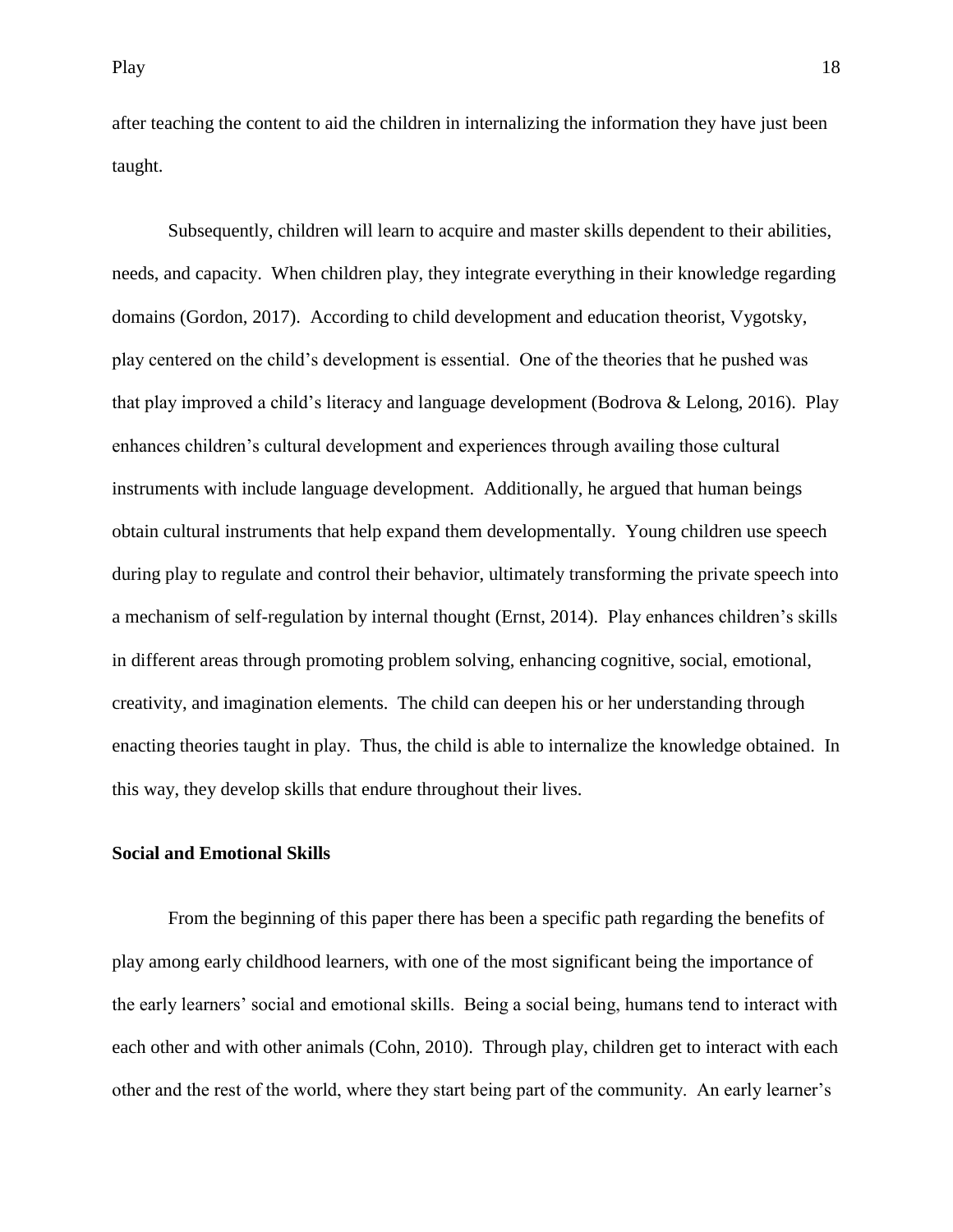development can be significantly affected by interactions with consistent and loving caregivers and teachers as they engage with children while playing. When adults join their children in playing, they unlock a social and emotional world that children will grow with for the rest of their lives. The adults get to view the word from a child's vantage points while the children appreciate the accompanying emotions of pain, joy, and adventure, as presented to them by the wider society. Children who play with other people in and environment that promotes empathy will definitely develop the character of being empathetic towards others. In addition, other traits such as discipline, love, compassion, reasoning, and empathy are should be included during play. Doing this reiterates the importance of preparing the early childhood learning environment so it is appropriate for the early learners to play and have success.

#### **Play and critical thinking skills**

Plan and opportunities for play offer children the opportunity to develop their critical thinking skills. Dependent on the particular play adopted and it theme, children can learn critical thinking aspects such as asking open ended questions, developing their own hypothesis regarding diverse situations and choosing with to intervene in issues requiring deliberation (Kamarulzaman, 2015). Children can utilize play to actively develop knowledge, meet social/emotional needs, and obtain skills. In a congruent study undertaken by Jones and Reynolds (2011), it was established that young children are able to learn the most essential things devoid of instruction through constructing knowledge by themselves based on the manner in which they interact with other children and the physical world. The only way in which they can accomplish this is through play.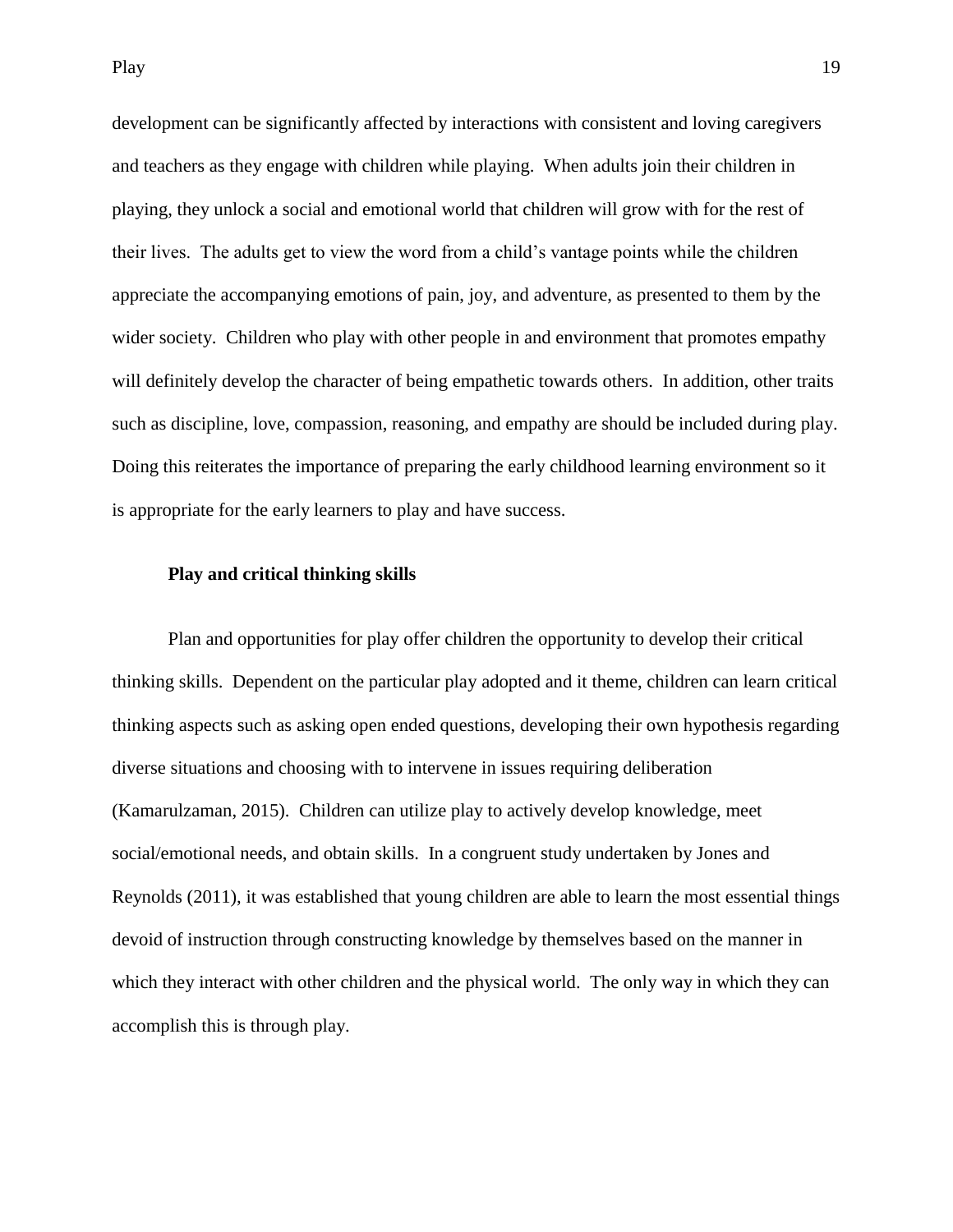Play tends to encourage support among young children and promote higher confidence levels. When children engage, for example, in repetitive play, they develop decision making skills (Cohn, 2010). When a child does not get the desired result from a playing activity through the joy and intimacy of friendship that he or she explores with other children, he or she will strive to change the outcome in subsequent playing sessions through making more informed decisions. Play contributes to the feelings of emerging self-identity, self-directedness, selfconfidence, and competence. With time, the child is able to become competent in thinking through issues prior to making any committal decisions. While this might seem to be a passive event in the child's life from the lens of an unknowing adult, it forms a critical foundation for the child's critical thinking skills that he or she could find useful in the future.

#### **Play and academics and curriculum**

In contemporary society, it is rather unfortunate that the curriculum has been designed to favor largely the academic achievement for early learners as compared with play and the potential positive outcomes that it holds for children. Even in academics, play boosts a child's grasp of the information imparted in him or her (Edwards, 2017). To develop robust early leaders, the United States education system had identified that school heads better preparation, support, and professional development in all the states and the districts. For instance, in Illinois, the Education Department has been reaching out to school principals prior to them being engaged at their respective stations (Cooks & Lieberman, 2017). Guided, unrestricted play permits the children to inculcate skills necessary for academic success. Many studies have concluded that children who have unrestricted play tend to thrive academically more than their peers who are in somewhat restricted environments and less play.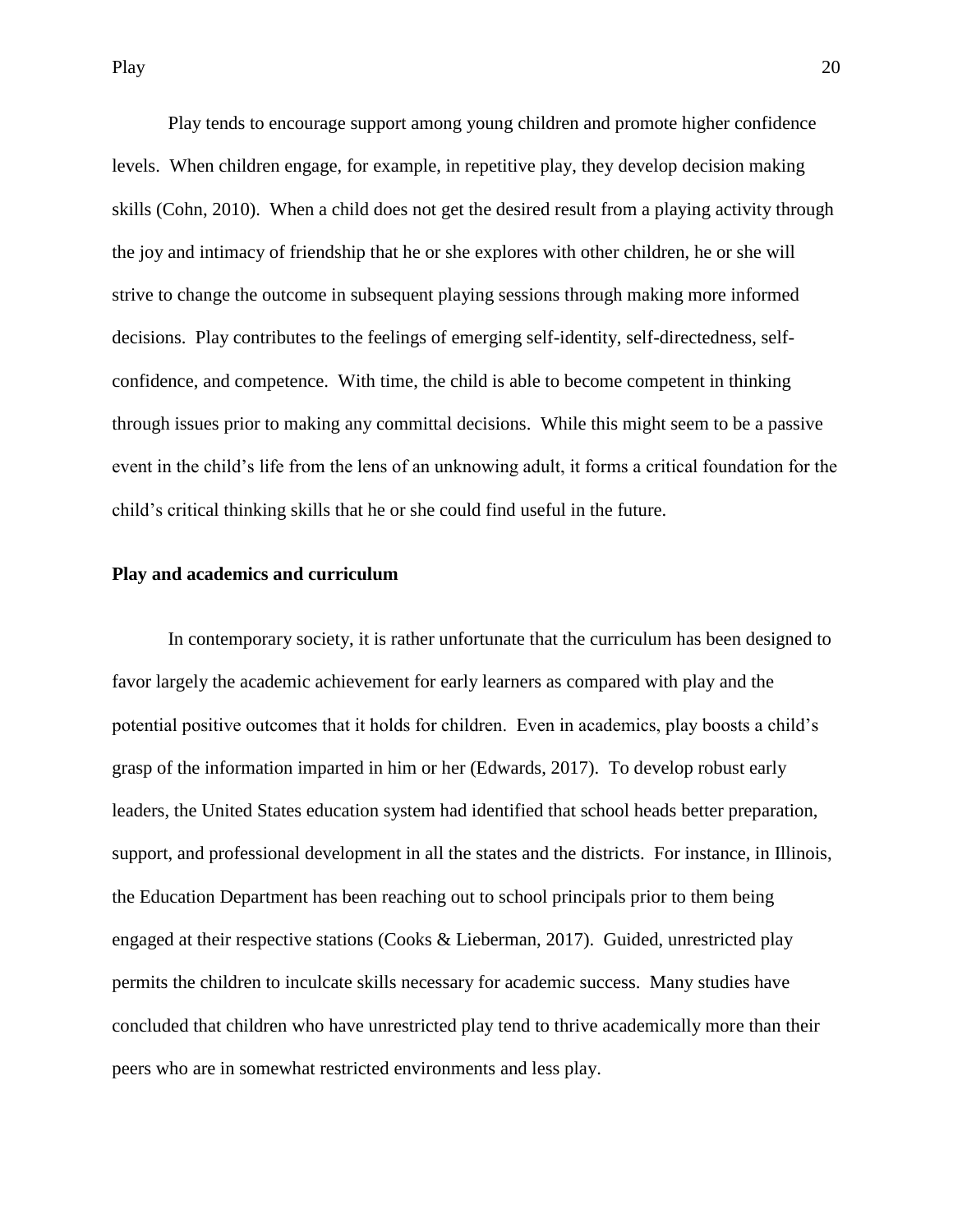# **Play and the Outdoors**

As outlined in the early childhood environment section, it is important to determine the precise space that the child will play in, having considered factors such as security and appropriateness, as well as contribution to the overall intended outcome (Takhvar, 1988). However, just to reiterate, outdoor environments have been determined to be the best contexts for children to learn. When children play outside, they interact not only with other human beings (peers and adults), but also engage with nature, which is both intriguing and beneficial. For example, when children play with indoor toys, they are unable to feel the liberations and fresh feeling that the outdoor environment possesses even if the toy is identical. The breeze, of fresh air, chirping of birds, greenery, and scenery changes the picture. As children slowly advance their learning, they can relate the aspects that come with outdoor experiences to their lives. Pursuant to this, it is also critical to identify that there are games or sports that require structured plans and executions to accomplish. These are not categorized as play because they are not free and spontaneous. For example, when children are taken to skating sessions and compelled to master the skills, perhaps to satisfy the caregiver's or parents lost ambition, it is not considered play (Edwards, 2017). Even if the "play" activity is indoors, for instance, playing chess or checkers in a room, it has to be uncompelled, free, and spontaneous to be considered play.

### **Play and Reading and Math**

Play interventions possess the capacity to influence the reading abilities of children. In her study Vukelich (1994) established that exposure to interaction and print among 56 kids from a kindergarten made them learn to read better and faster. Set in a fun and entreating environment, the kids were able to make out printed words faster as they played with the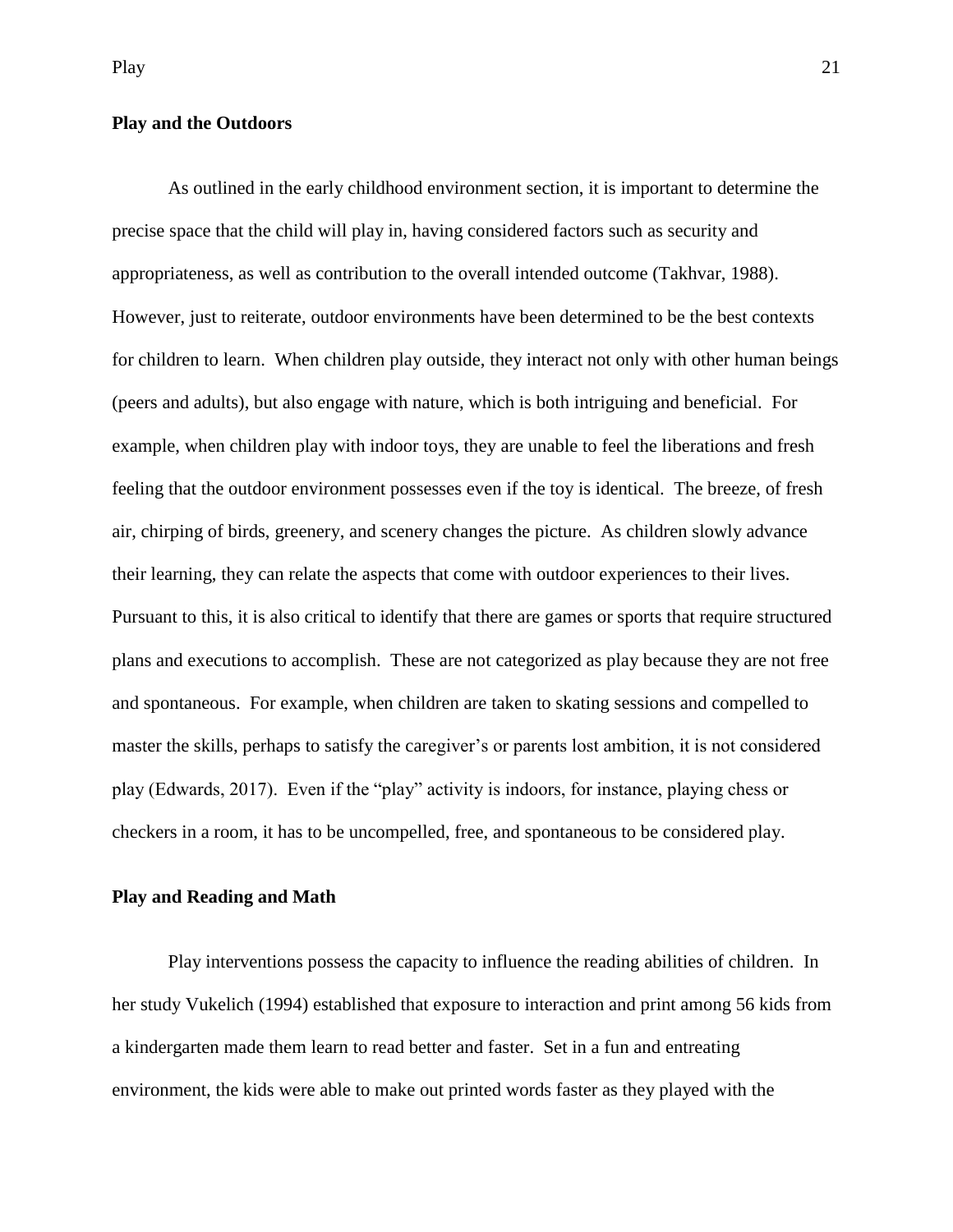materials. From the study, it was clear that children are able to associate meaning with practical things that are presented to them in the way of play Similarly, researchers have established that when children are involved in play, it enables them to identify words much easier and read/comprehend words from texts that they have been exposed to during play. Play can be incorporated with skill-enhancing techniques such as reading out loud or enacting characters (Edwards, 2017). When children play while enacting some characters from various sources, they develop listening and language skills that prepare them to comprehend the written word. Even after learning to read, it is still essential for adults involved to spur children to sound out words correctly and get the meaning. Just like reading skills, play also builds children's math skills. Math skills are metric in nature. This means that the children have first to develop critical thinking skills that can prepare them for this arduous learning experience (Gol-Guven, 2017). For example, researchers have cited block play as a critical component for children to learn math. Semi-structured block play enhances math skills, for instance, in shape recognition, mathematical language, and numeracy. They are pointers to executive functioning, which includes global executive functioning and cognitive flexibility. This enhances the child's capacity to pay attention, focus, utilize environmental input, and remember information fed to them earlier in the session.

### **Play and Assessment**

Children's play in their early and formative years is critical to their psychological intervention and assessment. Since the 1900's, multiple outcomes have been realized in child development and assessment of the programs implemented. Play offers children viral emotional, interpersonal, and cognitive learning opportunities. Many early childhood programs use their own assessments, or the assessments that are part of a curriculum. These assessments are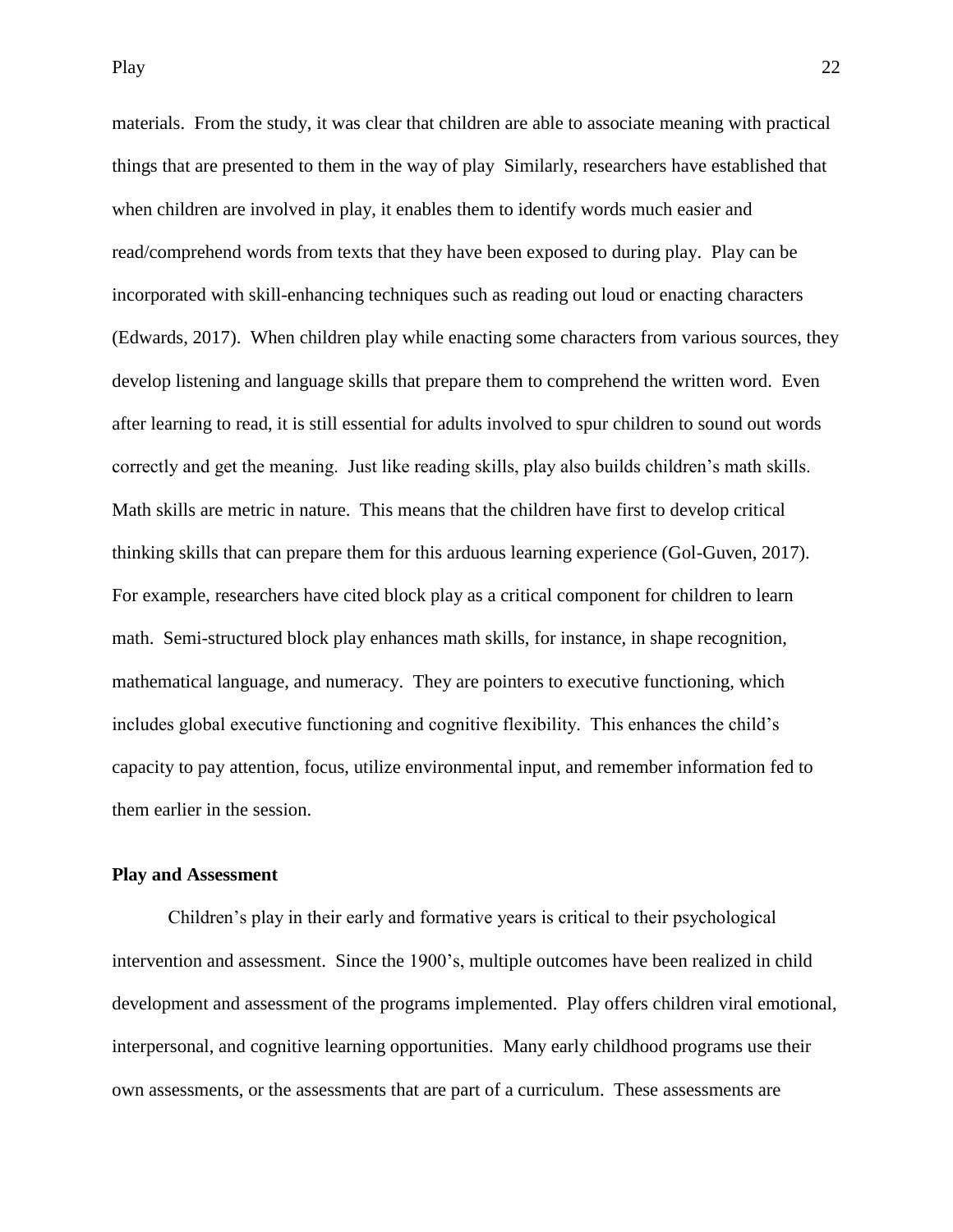Play 23

typically based on a student's academics. However, few studies offer rigorous validation of the assessment of play, especially considering the reality that play has not been viewed as an integral part of the early childhood curriculum.

## **Analysis**

<span id="page-23-0"></span>The significance of play in early childhood began with historians such as Jean-Jacques Rousseau. He significantly contributed to shaping the way play is looked at today. He believed that teachers involved in early childhood education should support kids' happiness, and it is important to encourage children to develop their own strengths (Morrison, 2007). Many benefits of play begin in the early years and remain into adulthood. The role that teachers and parents play in providing children with opportunities to play are significant in the development of the child. One study has shown that kids who are encouraged to use their imagination are more creative in their adult life (Hartwell-Walker, 2018). The environment in which children grow and learn matters in early childhood play. Brain development is critical in the early years, and play significantly impacts this process. If children are not provided with opportunities to play, it in turn effects how the neurons in their brain are developing, which will affect their entire life. Children need to be given opportunities to play so that they can develop these neurons. A growing body of science is continuously discovering the relationships between play in children and their development in various areas, including language, math, and spatial skills; executive functions and scientific thinking; emotional and social development (Weisberg et al., 206). Therefore, children should engage in physical activities to benefit play.

Play is essential among children because it fosters their cognitive, physical, emotional and social well-being. Besides, it enables kids to interact with parents, establishing a strong bond. A study by Myers (2012) established that schools with less than three hours of both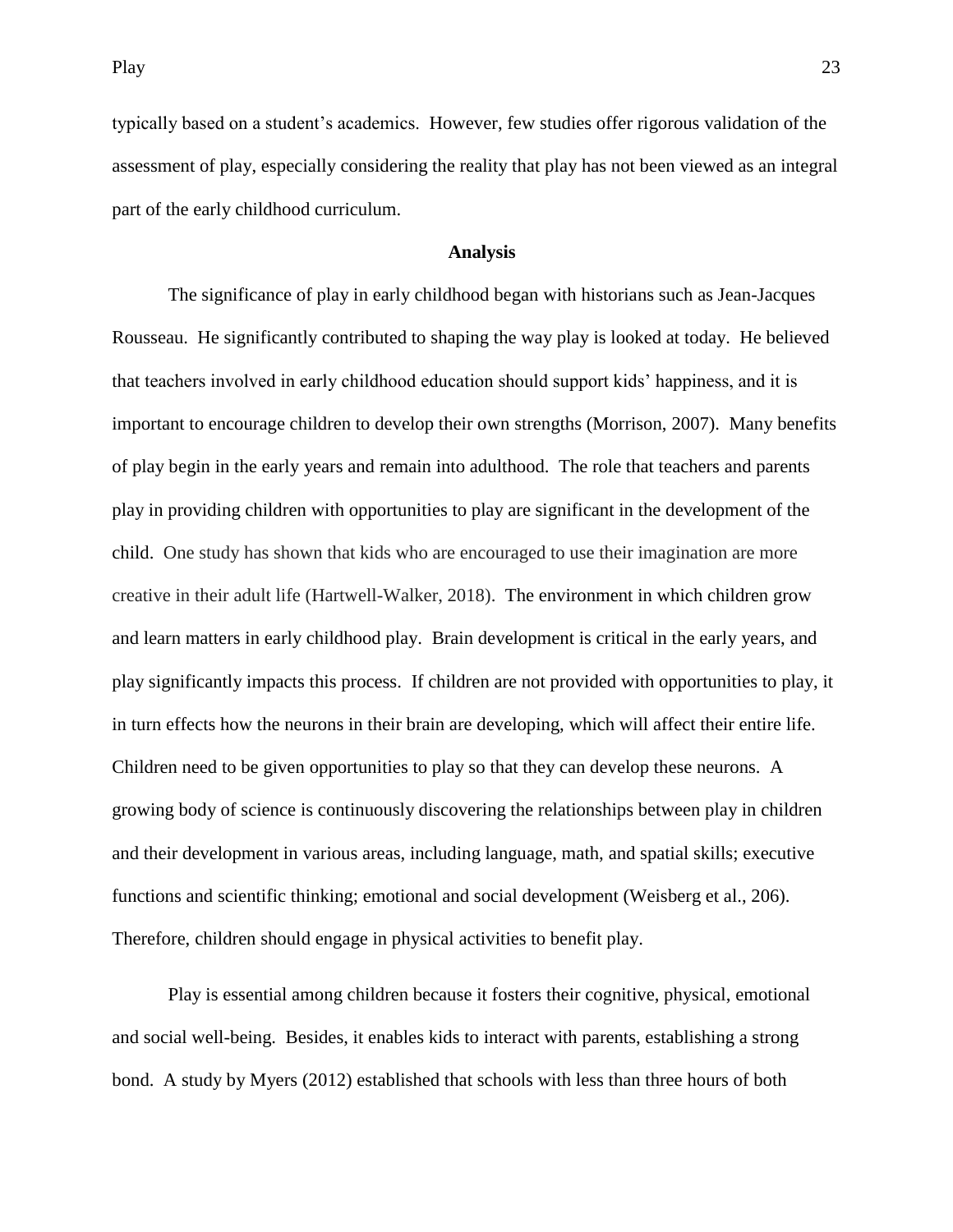Play 24

outdoor and free play should allocate more time in their daily schedules. Increased playtime enhanced the developmental outcomes of young learners. As previously mentioned, play enable the children to use their creativity while fostering their cognitive, physical, and emotional strength. The primary goal of assisting children to play is to aid their brain development. Playing allows them to learn because they interact and engage with the immediate environment. Consequently, schools should not inhibit the abilities and opportunities of kids to play. Hartwell-Walker (2018) contends that kids that are allowed to use their imaginations are more creative in their adult life. Therefore, encouraging children to play and facilitating their exercises enhances their cognitive, physical, and emotional outcomes.

Social development is an essential benefit of play. The social skills of the children develop gradually as they interact with other kids and are taught how to use and implement social skills. Children of the same age communicate effectively since they have similar competencies and abilities. However, with time, they interact with both kids of their age and older. Clements and Fiorentino (2004) argue that play enables them to learn how to communicate with people of different ages. For instance, friendships fostered through play are more likely to last for a long time. The kids with similar passions, lies, and preferences are more likely to engage in collective play. This activity enhances their cognitive, physical, and emotional development. The literature review proved that play is a vital component in the social growth of children. The learning process in children is improved by play. The areas of language, mathematics, scientific thinking, spatial skills, and executive functioning are improved significantly through play (Weisburg et al., 2016). A significant portion of the brain develops after a baby is born. Scientists approximate that from newborn age up to 17 years old spend between 3% and 20% of their day playing (Christy et al., 2016). However, it is worth nothing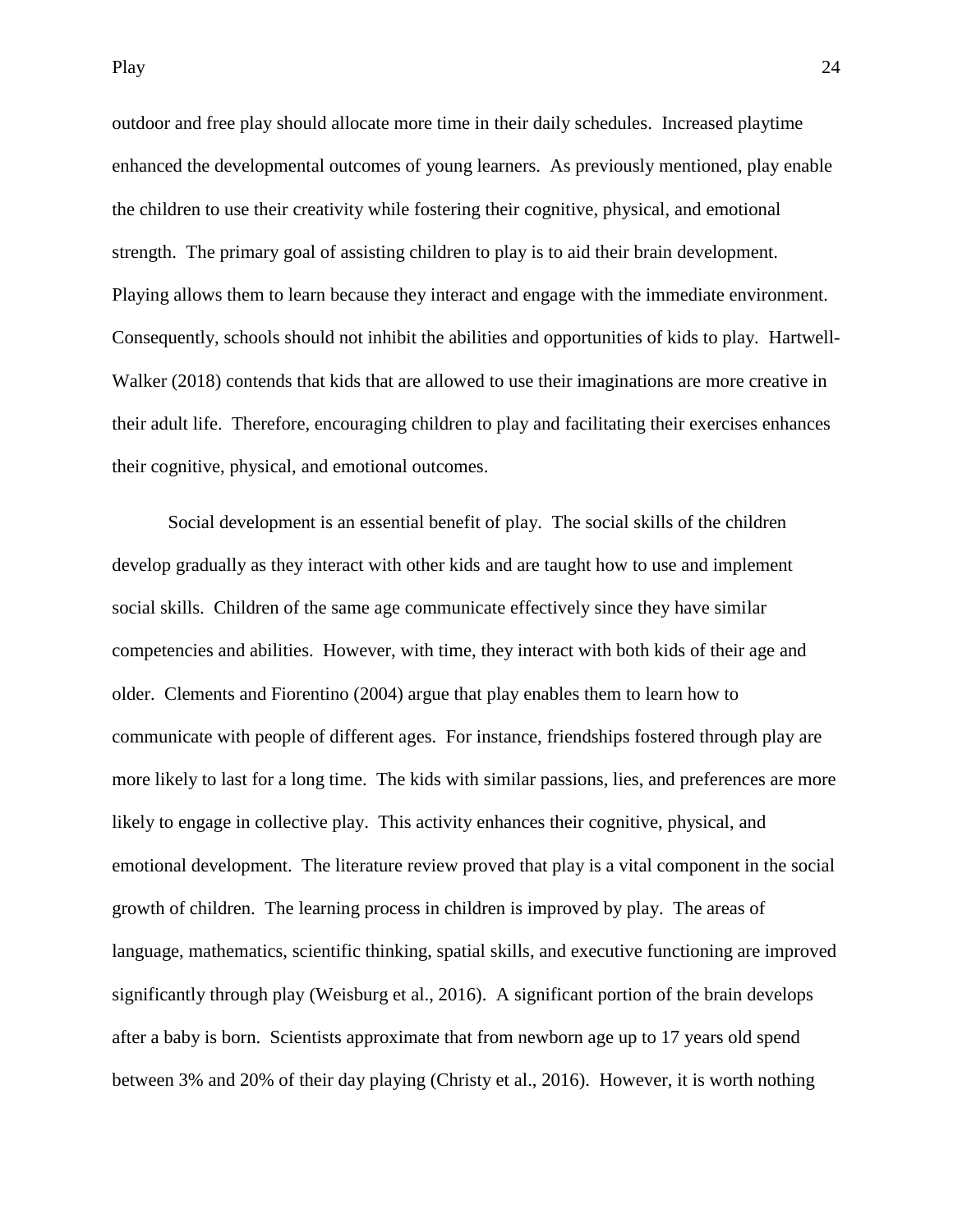that this percentage excludes children that are malnourished or disabled. A combined research field known as the science of learning identifies four critical ingredients successful for learning. Firstly, learning occurs most optimally when children are mentally active (not passive). Secondly, children need to be engaged (free from distraction). Thirdly, they are to be socially interactive (with adults and peers). Finally, kids are encouraged to fostering meaningful connections in their lives (Weisburg et al., 2013). Therefore, the development of the brain impacts the learning process among children.

# **Application**

Play is essential in ensuring the cognitive, physical, emotional, and social well-being of the child. While research has proved the significance of play in terms of child development, many factors affect the rights of kids in that sense. Many children lack adequate free time play or engage with their parents. For instance, the contemporary lifestyles, including family structures, limited resources, and increased attention to academics interfere with child centered play. As was previously mentioned, play has been a core component of early childhood practices. The programs in this category focus on using play to spur physical, cognitive, and emotional skills. The young learner need to understand the academic concepts while developing social skills to interact with other people more effectively. Due to the inherit benefits of play, all stakeholders should adopt policies and strategies to help families, school systems, and the community to integrate pay effectively and enhance the development of young children.

As a prekindergarten teacher, I can apply these practices into my classroom by ensuring that my students are given ample amount of time for play and that I provide the parents/caregivers of my students with information about play to ensure that they are giving students plenty of opportunities for play outside of the classroom environment. Parents and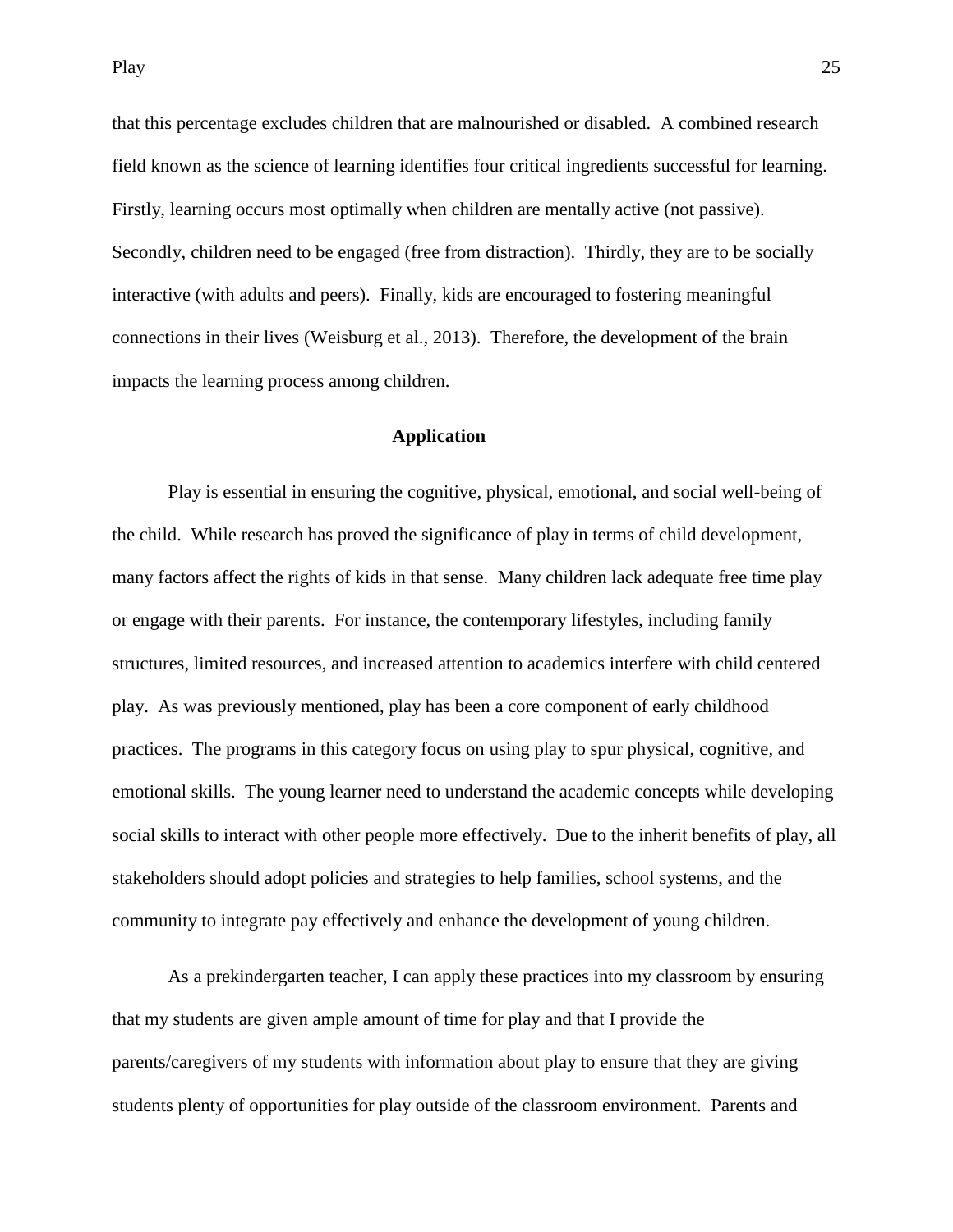teachers alike have a significant role in the early childhood learning. Kids learn from the immediate environment through experience. The brain of a child is a clean slate that gradually acquires knowledge. The kid's cognitive and social skills are largely acquired during the earlier stages of growth. For instance, responsive parenting and teaching provides a strong foundation for the development of the child. While responsiveness is contingent to early development, meeting the child's needs and expanding one's interests are beneficial. Play falls under the range of support that a child requires to acquire the various facets of learning. Parents should use the bond and trust developed through repeated positive experiences to allow the child to engage in multiple activities. The continued engagement in play allows them to gain new skills while refining their abilities. For instance, early problem solving skills are fostered through play. Parenting and teaching interventions should aim at increasing free playtime to the children and positive interactions with the parents and the teachers.

Although play is essential in the optimum development of children, not all of them are receiving adequate time. However, it is not possible to guarantee the benefits of play due to the different economic, and social conditions of the world. For instance, children in poor regions may not have access to care and their play may be limited. Conversely, some children may have the available resources, but the care they are receiving is mediocre and best practices are not in place. In the modern competitive environment, a majority of children are raised in a hurried and pressurized lifestyle. The protective measures limit the benefits of child driven play. While it is inherently difficult to change the macro-environmental factors, it is possible to leverage the positons of the parents to limit the factors that interfere with their optimum development and advocate for circumstances that will enable them to reap the advantage of play (Ginsburg, 2007). Just as with parents, teachers can make changes in their schedules that will allow children to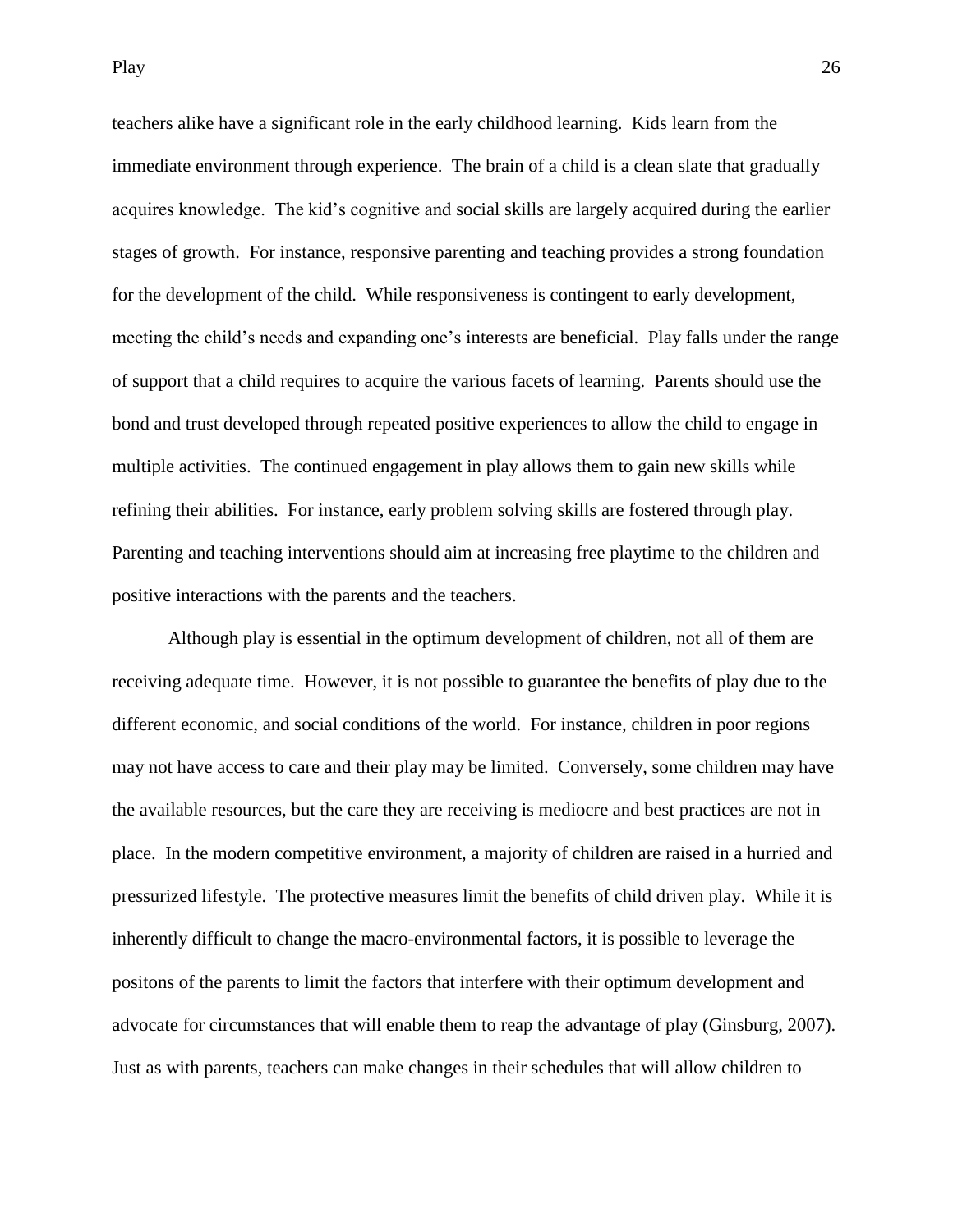Play 27

have the time that they need for play during their school day. Parents and teachers can work together and take small steps to make these changes and by doing so it will allow the children to reap the benefits. It is essential to work with parents/caregivers to ensure that they understand the importance of play and make any necessary changes to the schedule at home or in the school environment to ensure that children are receiving ample opportunities for play.

Encouraging child-driven play will enhance the outcomes of students in early childhood programs. Schools have progressively focused more on academics. As a teacher it is not only important to focus on student academics, but also important to focus on the amount of time that students are receiving for free play. As a teacher, facilitating student play and ensuring academics are being met can be done in a high quality early childhood environment. Children's playtime has been significantly reduced to so that programs can focus on reading and mathematics. Ginsburg (2007) notes that only 70% of kindergarten schools have a recess period in comparison to 96% ten years earlier in 1998. Many schoolchildren have reduced access to free play time and physical activity. Consequently, this reduction contravenes the benefits of play highlighted in the literature review. The cognitive functions are developed through play instead of academic work. By focusing on child driven play, the brains of the young learners will develop adequately to understand the learned concepts more easily. This approach helps in the development of cognitive abilities in young learners. Unlike adults, their understanding is affected by clear-cut and significant change in activity. For instance, a change in subject does not have the same effect as a free play recess. The secondary learning approach is ineffective because it does not offer a physical release. Therefore, increasing playtime in early childhood education will enhance the cognitive development of young learners as well as all other areas of development. My team members and I can work together to ensure that we are providing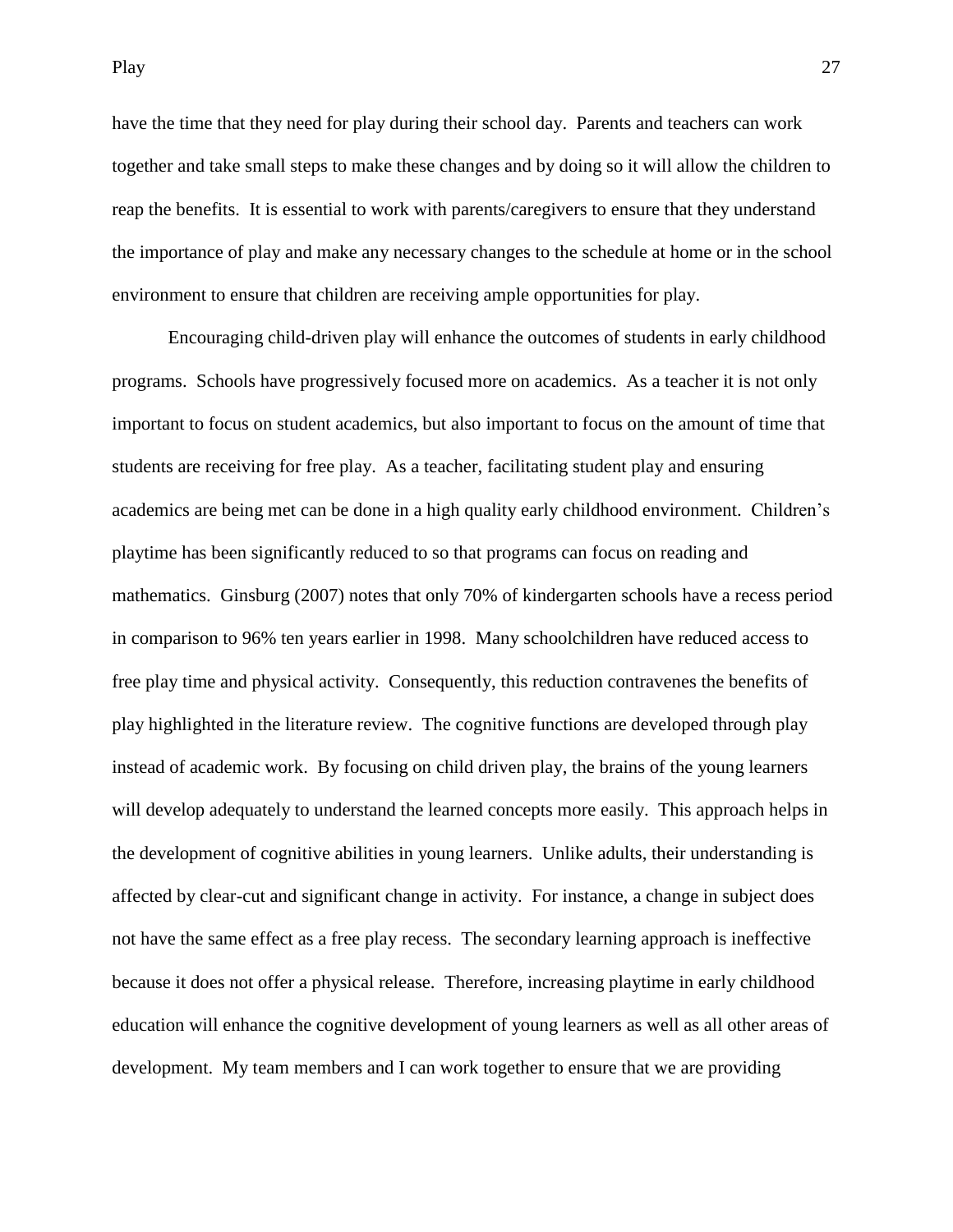students with ample about of free play during the day, either indoors or outdoors. Society has impacted the significance of exploratory free play. Although many studies had not been performed on the importance of play in the earlier decades, children had more free time to practice this activity. However, in the modern age, parents are focused to introduce their kids to roles beyond their age to train them for future roles as adults. According to Elkind (2001), parents are currently influenced by carefully marketed message that foster consumerism rather than the interests of children to play. For instance, they are required to buy enrichment tools or expose their children to activities that assure them of employment in the future. Just as schools are pressured to focus on academics parents are feeling pressured. Moreover, children are being introduced to computers and enrichment videos from early infancy to match the economic need of society. The approach ensures that the young learners are well rounded and adequately stimulated for excelled development, which reduces the chances for child-centered play.

The school systems need to recognize the significance of play in the physical, cognitive, emotional development of the young learners. An important role that teachers play in ensuring that in their own classroom they are allowing for significant time for students to have free play. One ensure that this is being done by simply asking teachers what their free time looks like for the students and assist them in making any necessary changes to ensure that students are receiving the free play that they need for proper development. According to Frost, Worthham, and Reifel (2001), the current educational trends focus on reducing the amount of playtime available. The stakeholders are increasingly considering play as a waste of instructional time, thus failing to see the clear benefits. Similarly, Hughes (2009) notes that instructors will only us play effectively in learning if they understand its numerous benefits and purpose. The failure to understand child development undermines the tenets of child-centered play. In this regard,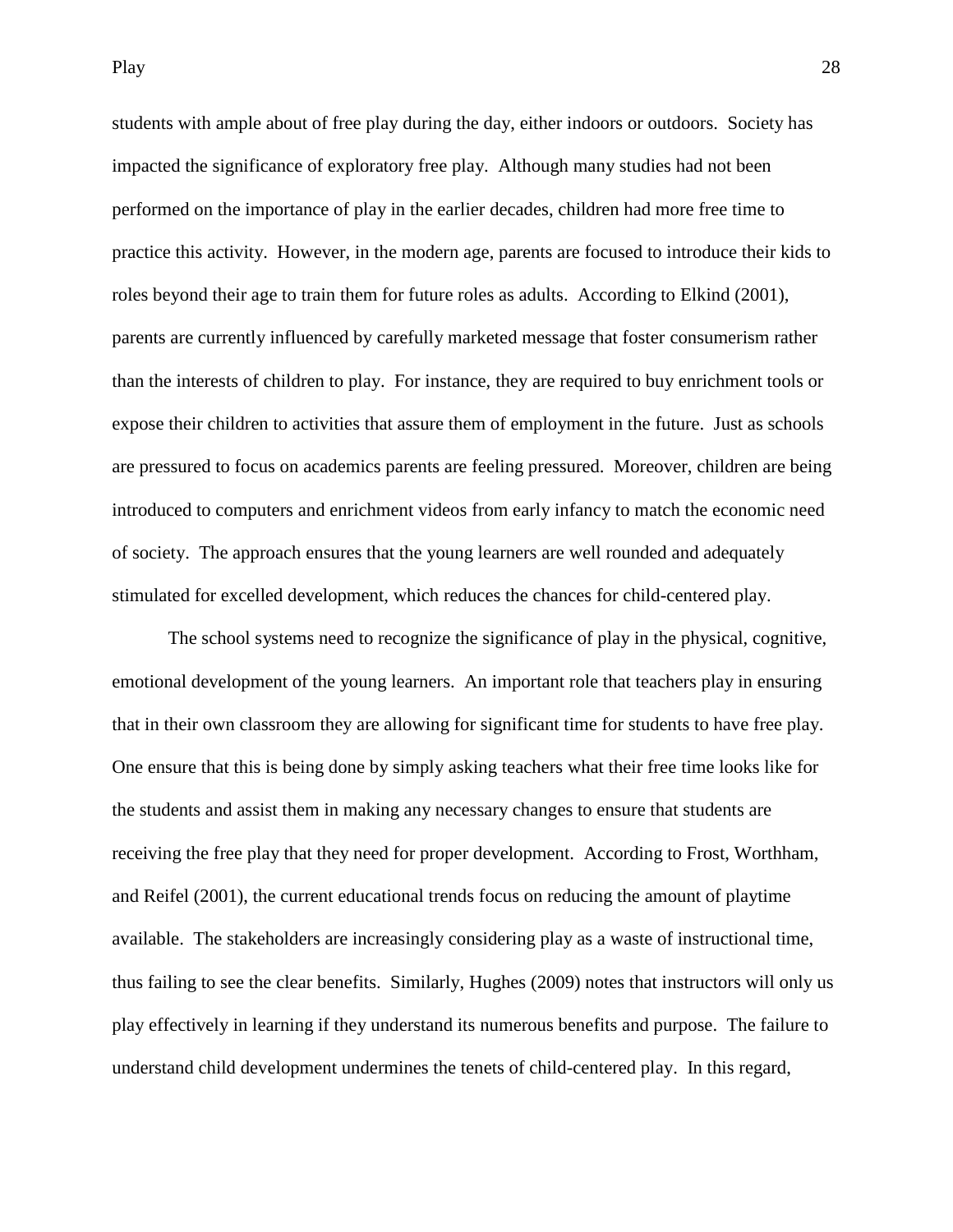Burdette, Hillary, and Whitaker (2005) recommended that stakeholders should view play through the lens of affiliation, affect, and attention, instead of fatness and fitness. The benefits of free play are not limited to physical development. Therefore, instead of reducing time available for play and allocating it to academics, educators should use play as a significant benefit in the early development of children, and as stated before us the free time to facilitate the students play and provide them with ample opportunities that include the academics that they need to learn.

#### **Conclusion**

<span id="page-29-0"></span>Play is a critical factor in building children's academic, physical, and social emotional growth. Play has undermined in previous decades, with adults ignoring the benefits it brings. Play cut across academics and there spheres, which makes it important. Similarly, it is clear that individual form their habits and character during their early formative ages, where they learn to comprehend things and enact them practically. In the process, adults tend to act as gatekeepers or supervisors who oversee the activities. It is important to note that play has various definitions, which influence the adults tasked with facilitating the process. Play has to be unrestricted, spontaneous, and with no determined outcome by the adults. Play that is free and unrestricted builds children's brains, with the prefrontal cortex being bigger as compared those of other children that do not have unconstrained play. Schools need to ensure that all children are given ample amount of time during the school day for play. Doing this will foster a student's skills, including social and emotional, cognitive, language, critical thinking, and various other skills needed for a successful life. Though much more research is necessary, play is an essential factor for children in their early education.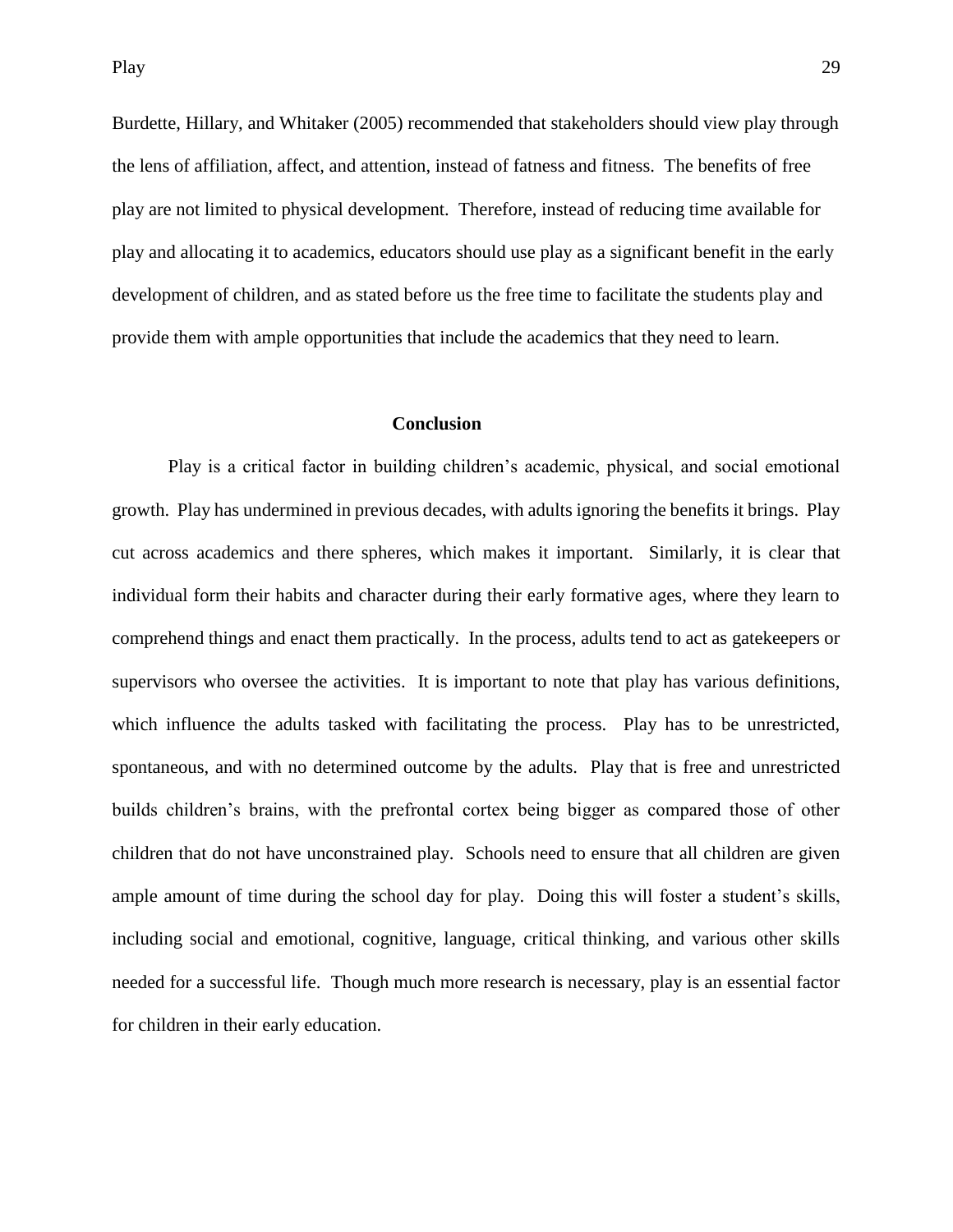## **References**

9 Amazing Benefits of play. (2018). Retrieved from

<https://www.parentingforbrain.com/benefits-play-learning-activitiesearlychildhood/>

- Bodrova, E. & Leong, D. J. (2005). Uniquely preschool: What research tells us about the ways young children learn. *Educational Leadership,* 63(1), 44-47.
- Bodrova, E., & Leong, D. J. (2016) Vygotskian and Post-Vygotskian on Children's Play. *American Journal of Play*, 371-382.
- Burdette, H.L., Whitaker, R.C. (2005). Resurrecting free play in young children: looking beyond fitness and fatness to attention, affiliation, and affect. *Archives of Pediatrics & Adolescent Medicine*, 159(1), 46-50.
- Center on the Developing Child (2007). *The Science of Early Childhood Development* (InBrief) . Retrieved from [www.developingchild.harvard.edu](http://www.developingchild.harvard.edu/)
- Christy Adams, C.D., Johnson, K., Payne, B., Slage, A., & Stewart, S. (2016). *The Importance of Outdoor Play and Its Impact on Brain Development in Children*. London: UMKC School of Education.
- Clements, R. L., & Fiorentino, L (2004). *The Child's Right to Play: A Global Approach*. New York, NY: Greenwood Publishing Company.
- Cooks, S., & Lieberman, A. (2017). Academics vs. Play: *The False Dilemma That Some Principals Face.* Retrieved from [https://www.naeyc.org/resources/blog/academics-vs](https://www.naeyc.org/resources/blog/academics-vs-play)[play](https://www.naeyc.org/resources/blog/academics-vs-play) (Accessed Oct. 07, 2018)
- Cohn, A. D. (2010). Child-mother attachment of six year olds and social competence at school. *Child Development*. 1990: 61, 152-162.

Cryer, D., Harms, T., & Bourland, B. (1996). *Active learning for fives*. Parsippany, NJ: Dale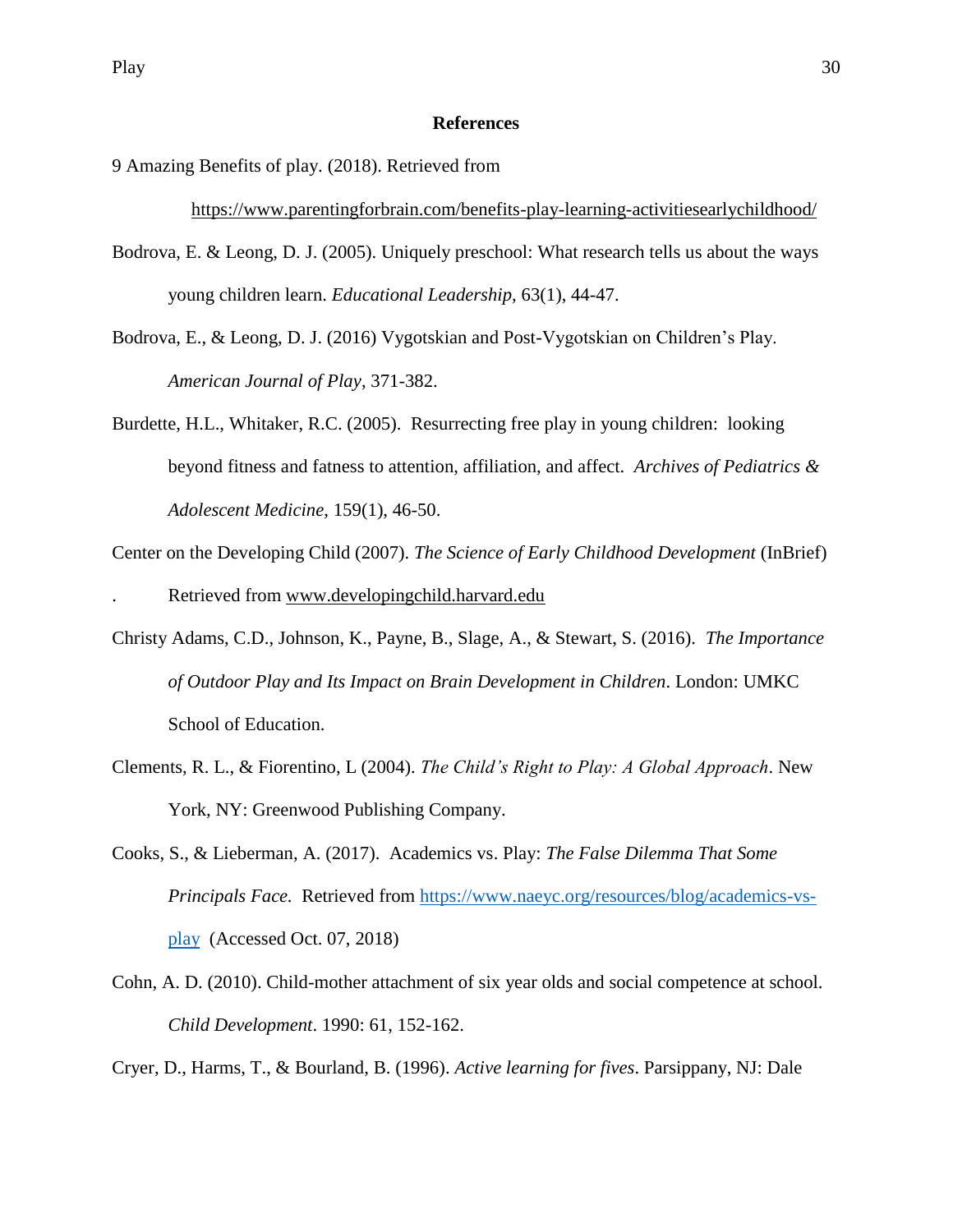Seymour Publications.

- Dodge, D. T., Colker, L. J., & Heroman, C. (2009). *The creative curriculum for preschool*. Washington, DC: Teaching Strategies.
- Edwards, M.L. (2017). Early Childhood Educators' Preferences and Perceptions Regarding Outdoor Setting as Learning Environments. *International Journal of Early Childhood Environmental Education, 2*(1), 97.
- Elkind, D. (2001). The hurried child: Growing up too fast too soon ( $3<sup>rd</sup>$  ed). Cambridge, MA: Perseus.
- Ernst, J. (2014). Early Educators' Preferences and Perceptions Regarding Outdoor Settings as Learning Environments. *International Journal of Early Childhood Environmental Education*, *2*(1), 97.
- Frost, J. L. (2010). *A History of Children's Play and Play Environments: Toward a Contemporary Child-Saving Movement*. New York, NY: Routledge.
- Ginsburg, K.R. (2007). The importance of play in promoting healthy child development and maintaining strong parent-child bonds. *Pediatrics*, 119(1), 182-191.
- Gol-Guven, M. (2017). Play and flow: Children's culture and adults' role. Journal of Early Childhood Studies 1(2), 247-261.
- Gordon, G. (2017). *What is Play? In Search of a Universal Definition*. New York, NY: Wiley & Sons.
- Hakkarainen, P., Bredikyte, M., & Jakkula, K (2013). Adult play guidance and children's play Development in a narrative play-world. *European Early Childhood Education Research Journal* 21(2), 1+.

Hamilton, J. (Writer). (2014, August 6). Scientists Say Child's Play Helps Build A Better Brain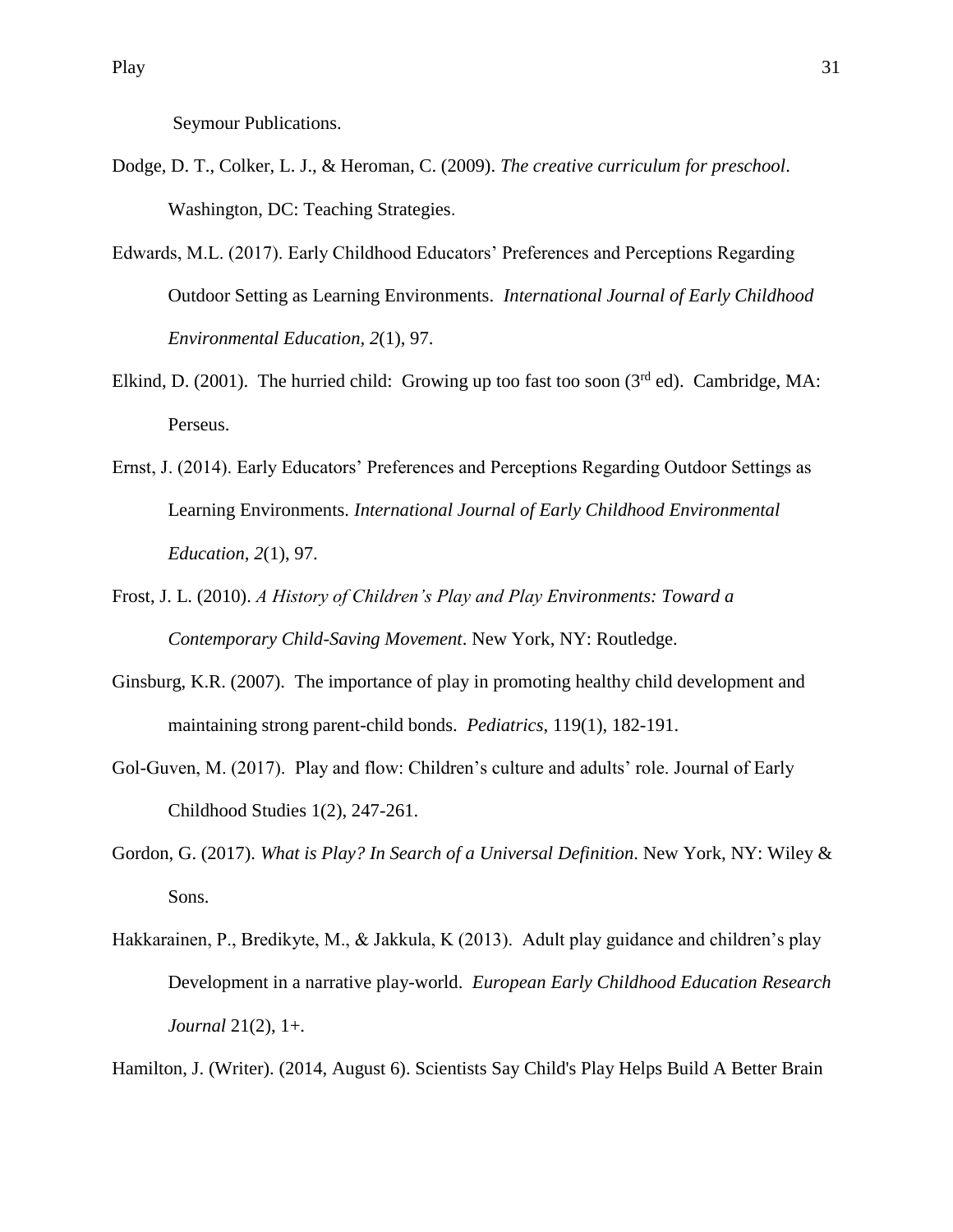[Radio series episode]. In *How Learning Happens*. NPR Ed.

- Hartwell-Walker, M. (2016). The Benefits of Play. *Psych Central*. Retrieved on October 3, 2018, from<https://psychcentral.com/lib/the-benefits-of-play/>
- Holmes, R.M. (2011). Adult Attitudes and beliefs regarding Play on L- ana'i. *American Journal of Play*, 357-380.

Hughes, F.P. (Ed.). (2009). *Children, play, and development*. Thousand Oaks, CA: Sage.

- Jones, E., & Reynolds, G. (2011). *The Play's the Thing: Teachers' Roles in Children's Play,*  2<sup>nd</sup> Ed. New York, NY: Teachers College Press.
- Kamarulzaman, W. b. (2015). Effect of Play on Critical Thinking: What at the perceptions of Preservice Teachers. *International Journal of Social Science and Humanity* 5(12), 1024- 1030.
- Lechmann, R., Cunningham, E., & Elizabeth Lasley. (2016). Twenty-First Century Early Childhood Teaching, Learning and Play. *Online Journal for Literacy Educators* 2(3), 63- 79.
- Lester, S. & Russell, S. (2008). *Play for a change. Play policy and practice: A review of contemporary perspectives.* Play England. Retrieved 21.6.2010 from http://www.worldleisure. org/pdfs/Copy%20of%20book\_rev\_play\_for\_change.pdf
- Morrison, G. (2007) Early Childhood Education Theory & History [Power Point Presentation]. Retrieved from [http://mym.cdn.laureate-](http://mym.cdn.laureate-media.com/2dett4d/Walden/EDDD/8080/01/mm/history_theory/WAL_EDDD8850_HT_EN.pdf)

[media.com/2dett4d/Walden/EDDD/8080/01/mm/history\\_theory/WAL\\_EDDD8850\\_HT\\_](http://mym.cdn.laureate-media.com/2dett4d/Walden/EDDD/8080/01/mm/history_theory/WAL_EDDD8850_HT_EN.pdf) [EN.pdf](http://mym.cdn.laureate-media.com/2dett4d/Walden/EDDD/8080/01/mm/history_theory/WAL_EDDD8850_HT_EN.pdf)

Myers, E. (2012) A Case Study of Young Children's Play. Retrieved from